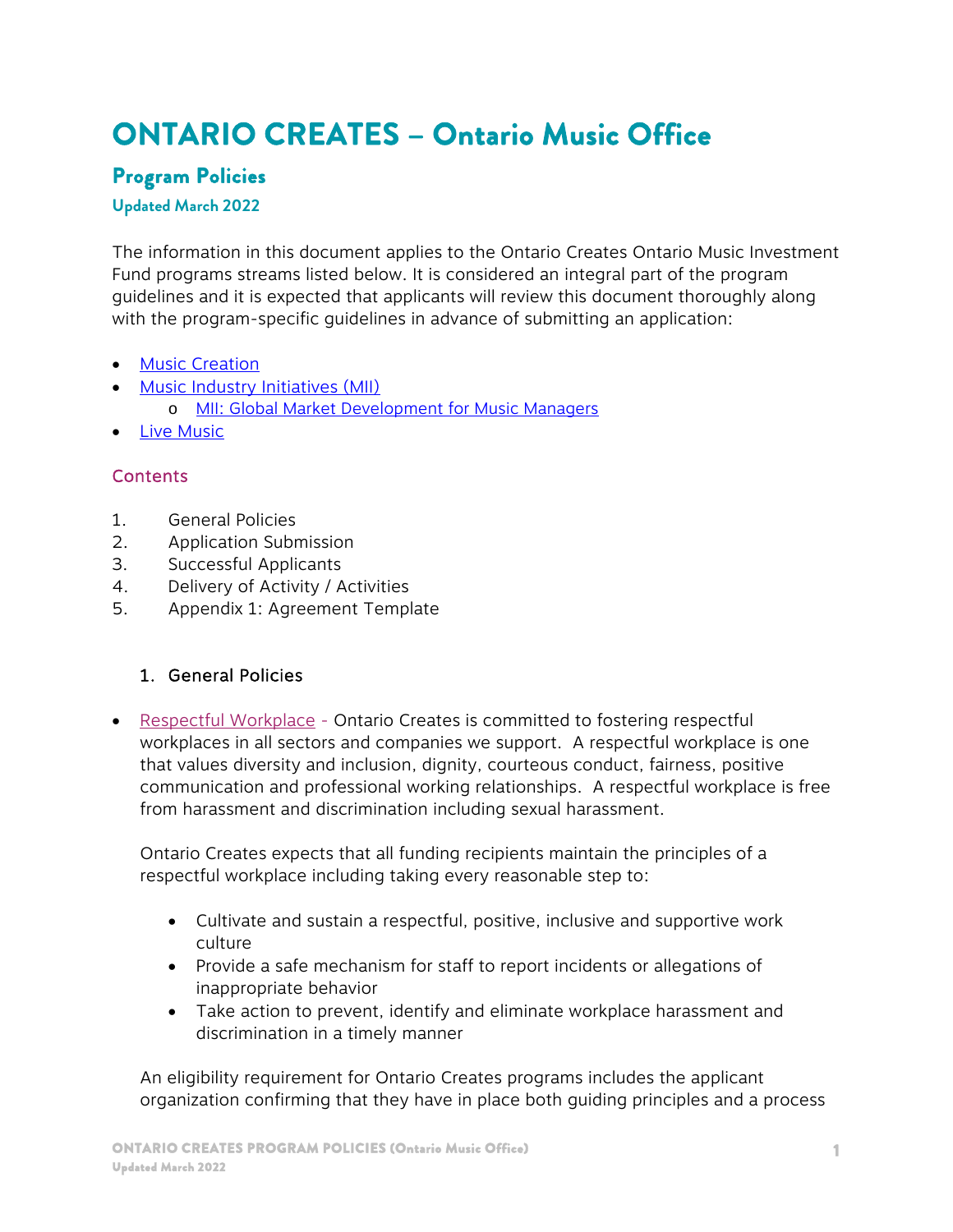for maintaining a respectful workplace. Please download the **Applicant Affidavit** from the Ontario Creates website or from the application form in the OAP, sign, and include with your application as instructed.

 Diversity - Ontario Creates values and supports diversity and gender parity at all levels and business roles within creative industries. We acknowledge that many communities continue to face systemic barriers, preventing them from participating meaningfully in these industries. Ontario Creates applies a lens of diversity, equity, and inclusion to the evaluation criteria for this program, and directs jury members to do the same. Applicants proposing projects/activities that support, reflect, and strengthen diversity and gender parity in Ontario are expected to tangibly demonstrate a genuine and sustained commitment to these equity-seeking communities\*. Ontario Creates encourages applications from companies that are led by BIPOC (Black, Indigenous, or People of Colour) or Francophone individuals and applicants that otherwise meet the provincial definition of diversity\*\*.

\* Equity seeking communities are those that face significant collective challenges in participating in society. This marginalization may be caused by, but not limited to, attitudinal, historic, social and environmental barriers based on age, ethnicity, disability, economic status, gender, nationality, race, sexual orientation and transgender status. Equity-seeking communities identify barriers to equal access, opportunities and resources due to disadvantage and discrimination and actively seek social justice and reparation.

\*\* The provincial definition of diversity states: the dimensions of diversity include, but are not limited to: ancestry, culture, ethnicity, gender identity, gender expression, language, physical and intellectual ability, race, religion (creed), sex, sexual orientation and socio-economic status.

- Accessibility Ontario Creates welcomes applications from people with disabilities, people who are deaf, and people who have barriers to accessing technology. If you would like to request an alternative process or format for submitting an application, or request funds (up to \$500 per application) towards service providers to assist with your application, please contact the Ontario Music Office a minimum of four weeks before the deadline. Support for application assistance is also available to First Nations, Inuit or Métis applicants facing language, geographic and/or cultural barriers. Services may include, but are not limited to: assistance to create an account and navigate the Online Application Portal; transcribe/edit/organize/translate application materials; complete and submit application materials.
- Ontario Creates encourages applicants who host event-based activities to choose accessible venues and offer accommodations for people with disabilities as required. More information on the Accessibility for Ontarians with Disabilities Act can be found at https://www.ontario.ca/laws/statute/05a11.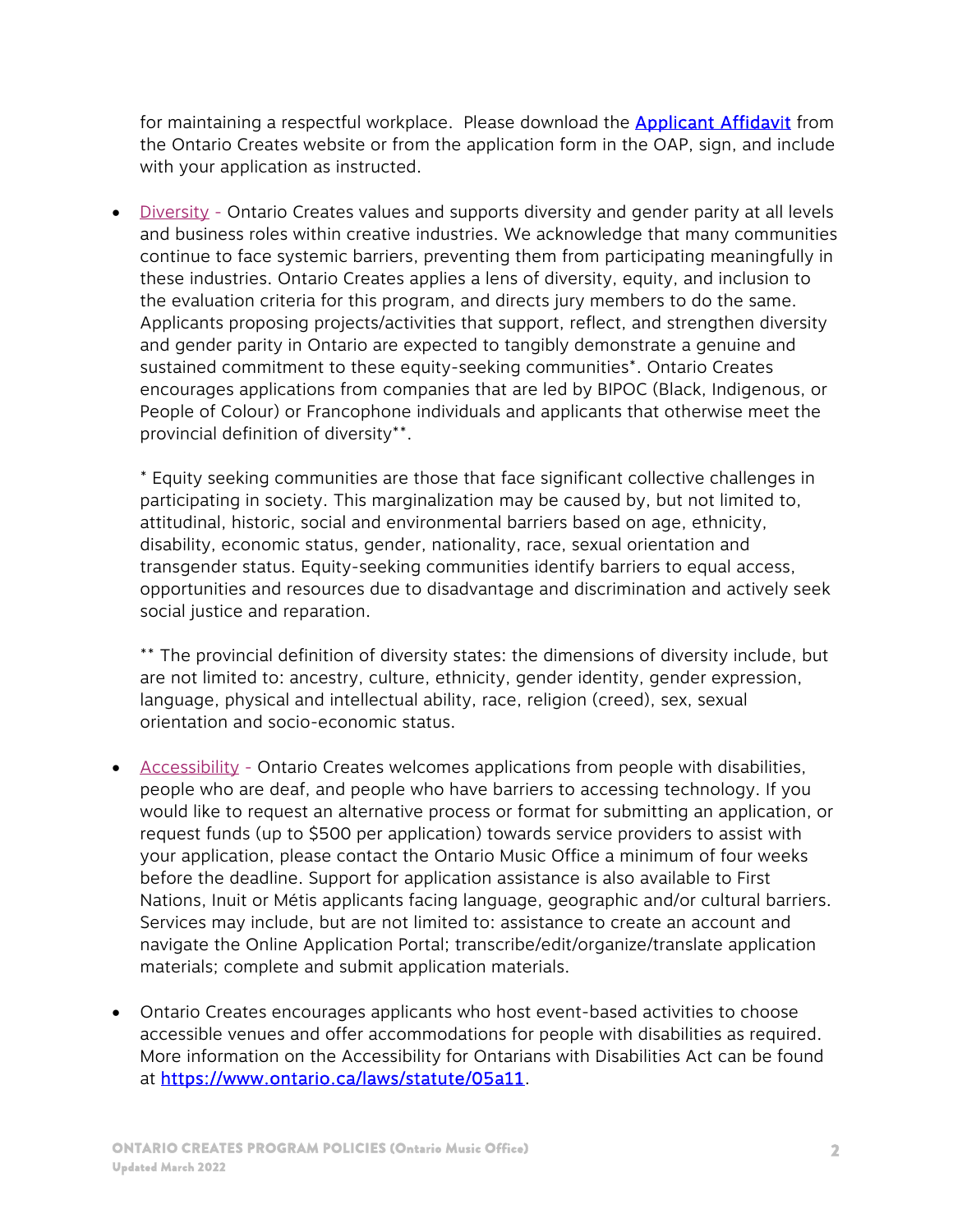### 2. Application Submission

• Online Application Portal - All applications must be submitted electronically through the Ontario Creates Online Application Portal (OAP) at https://apply.ontariocreates.ca/.

Applicants that do not have a user account on OAP should go to https://apply.ontariocreates.ca/ and click on "Register". For assistance, please see Ontario Creates' website for the "OAP Quick Start Guide".

To start the application, click on "Start New Application" and follow the directions through the five step wizard to access the application form.

For technical assistance, please contact the OAP Helpdesk at applyhelp@ontariocreates.ca.

- Financial Statements Financial statements for the two most recently completed fiscal years\* must be submitted with your application:
	- o Internally-prepared statements will be accepted for requests of \$15,000 or less
	- o A minimum of compilation engagement report or Notice-to-Reader financial statements will be accepted for applications requesting \$150,000 or less. A compilation engagement report or Notice-to-Reader financial statements must be prepared and signed by a third-party accountant who is a member in good standing of a provincial branch of the Chartered Professional Accountants (CPA).
	- o Review engagement or audited financial statements are required for requests of more than \$150,000, and must be conducted by an independent public accountant.
	- o Financial statements must be current and dated within six months of the applicant's most recent fiscal year-end.
	- o Exceptions may be considered for companies with less than two years of operations. Companies in this situation should contact Ontario Creates at least three weeks in advance of the deadline.
- FIPPA Subject to the Freedom of Information and Protection of Privacy Act (FIPPA), all information contained in the application will remain strictly confidential.
- Communication Ontario Creates reserves the right to alter program guidelines with general public notice to all potential applicants and to refuse any application for any reason. All inquiries pertaining to Ontario Creates Funds are to be directed to Ontario Creates staff only.
- Final Decisions All Ontario Creates decisions are final. The number of awards and amount awarded is contingent on confirmation of Ontario Creates' annual budget. Ontario Creates is not required to make any minimum number of awards.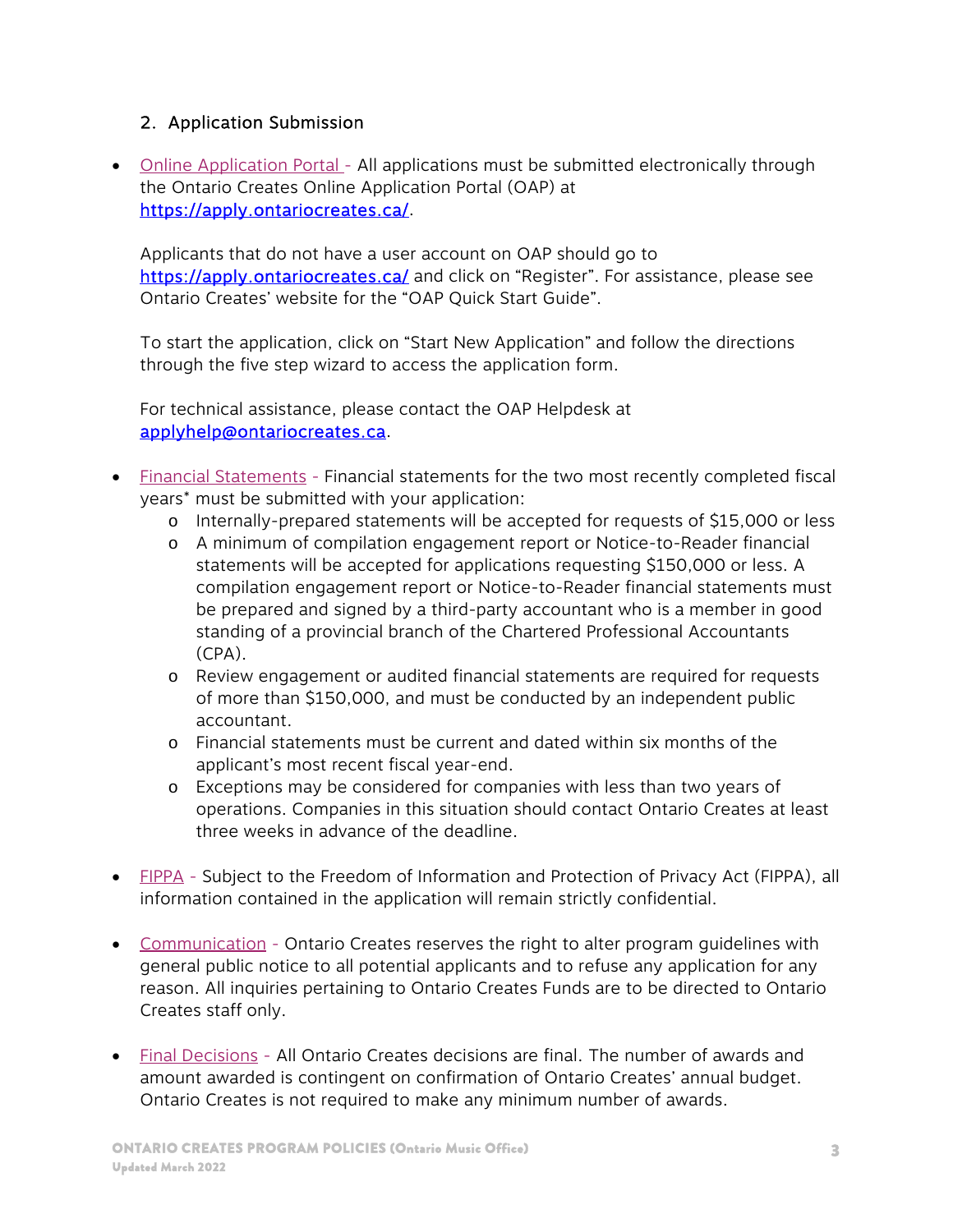#### 3. Successful Applicants

- Agreement On acceptance into the program, the recipient company will be required to sign a standard an Ontario Transfer Payment Agreement (TPA) covering the terms of their participation in the program including providing Ontario Creates with permission to use the project and delivery materials for promotional purposes. A copy of this agreement is attached for review in Section 5: Appendix 1 below. Successful applicants may not amend the agreement template.
- Accessibility Successful applicants who are deaf or otherwise disabled may be eligible for supplementary funds for accessibility expenses required to complete their project deliverables.
- Release of Project Information Ontario Creates is required to provide a list of funding recipients to the Ministry of Heritage, Sport, Tourism and Culture Industries and to disclose funding information on the Ontario Creates website. Information provided may include but is not limited to company, project title/description and amount of funding.
- Insurance Recipient companies will be required to carry Commercial General Liability Insurance on an occurrence basis for Third Party Bodily Injury, Personal Injury and Property Damage, to an inclusive limit of not less than \$2,000,000 per occurrence, \$2,000,000 products and completed operations aggregate. Ontario Media Development Corporation and Her Majesty the Queen in right of Ontario need to be named as additional insureds on all policies. Please budget accordingly. Additional information on insurance requirements is available upon request.
- Credit Ontario Creates support is to be acknowledged with an Ontario Creates credit and logo on the project and all related publicity and promotional materials. Ontario Creates is to be advised in advance of any mention of Ontario Creates or Ontario Creates' involvement in the project in media releases publicity materials or social media. The Ontario Creates logo is available here: **ontariocreates.ca/about-us/ontario**creates-logo
- Changes to the Activities Ontario Creates must be notified of any significant changes to the activities as defined in the agreement and, if applicable, changes will require consent of Ontario Creates.
- Interim Reports Successful applicants (depending on funding amount awarded) are required to submit an interim report on the progress of their activities. Participants may also be requested to provide feedback on the process, business and/or content development benefits and other outcomes in order for Ontario Creates to evaluate the program.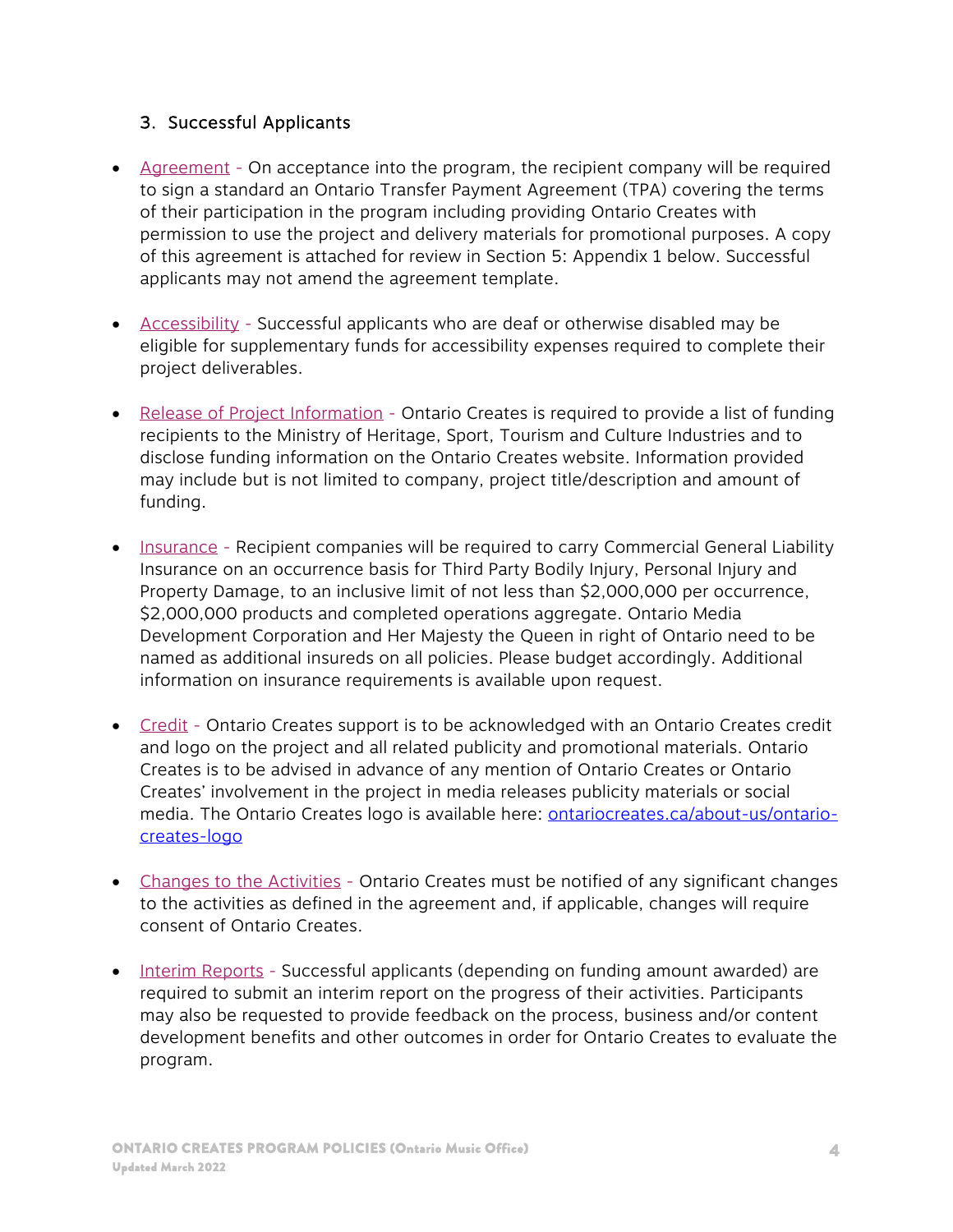# 4. Delivery of Activity / Activities

- Deliverables The agreement with Ontario Creates will outline specific deliverables including, but not limited to: a cost report, copies of any materials that include Ontario Creates credit and an assessment of the program. Since activity-related deliverables will vary, certain delivery requirements will be negotiated on a case-by-case basis at the execution of agreement stage. Participants may also be requested to provide feedback on the process, business and/or content development benefits and other outcomes in order for Ontario Creates to evaluate the program.
- Cost Report A Final Cost Report is required for all applications supported by Ontario Creates.
	- o Successful applicants awarded more than \$150,000 must have the Final Cost Report audited by a licensed public accountant.
	- o Successful applicants awarded \$150,000 or less must have a duly authorized notarized affidavit attesting to the true and fair representation of the Final Cost Report.

Upon request, copies of invoices and proofs of payments must be submitted.

# Audit and Review Engagement Requirements:

- o The auditor must be a member in good standing with its Provincial Institute/Order of Association, have any provincial licenses required to conduct an audit in the province where the engagement will take place, and must be independent of the application corporation.
- o The auditor's report must be addressed to the party that has engaged the auditor, that is, to the directors or shareholders of the applicant corporation.
- o The audit must be performed in accordance with Canadian Generally Accepted Auditing Standards.
- o The cost report must be prepared in accordance with the Generally Accepted Accounting Principles (GAAP) that are published in the CPA Canada Handbook.
- o The reports must include:
	- A summary of all related party transactions as well as all payments made to the producer and/or related parties;
	- A declaration of non-Canadian labour or services; and
	- A summary of any unpaid amounts and deferrals
- o The auditor conducting the audit of the Final Cost Report should ensure that they have read and understood the requirements of the relevant program's guidelines before undertaking their reports. Special attention should be paid to the expense and financing categories which have maximum allowable caps.
- o The company submitting the final cost report is responsible for ensuring that the certified independent accountant who is undertaking the audit or review engagement is aware of the relevant program policies.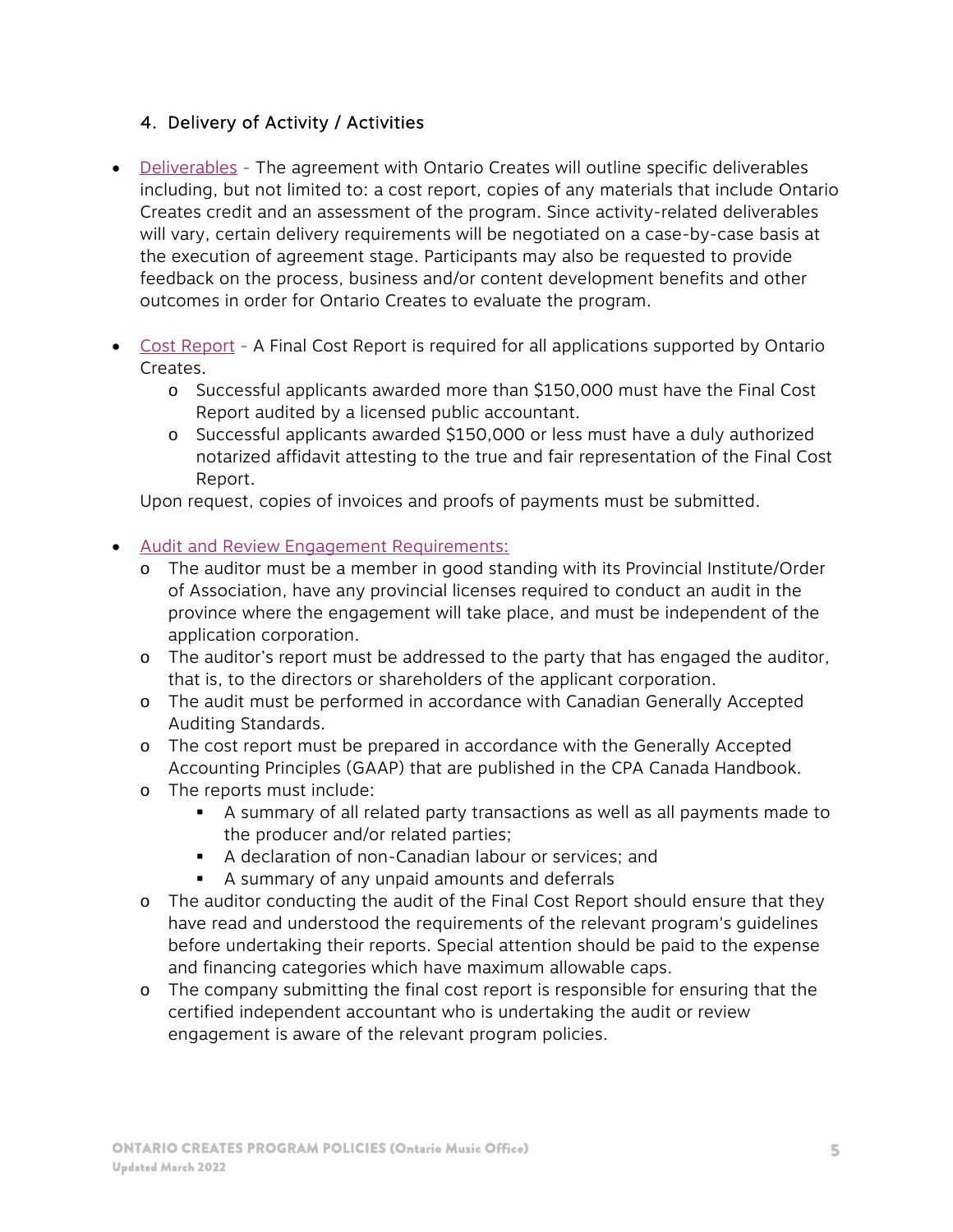#### 5. Appendix 1: Agreement template

#### **ONTARIO TRANSFER PAYMENT AGREEMENT**

**THE AGREEMENT** is effective as of the day of the day of the control of the state of the state of the state of the state of the state of the state of the state of the state of the state of the state of the state of the sta

**B E T W E E N:** 

**Ontario Media Development Corporation** 

**(**the **"Province")** 

**- and -** 

# **[full legal name of the Recipient]**

**(**the **"Recipient")** 

# **CONSIDERATION**

In consideration of the mutual covenants and agreements contained in this Agreement and for other good and valuable consideration, the receipt and sufficiency of which are expressly acknowledged, the Province and the Recipient agree as follows: - and -<br>
[full legal name of the Recipient]<br>
(the "Recipient")<br>
N<br>
N<br>
of the mutual covenants and agreements contained in<br>
d and valuable consideration, the receipt and sufficier<br>
vledged, the Province and the Recipient ag

# **1.0 ENTIRE AGREEMENT**

1.1 The agreement, together with:

| Schedule "A" -                                                      | <b>General Terms and Conditions</b>                           |  |
|---------------------------------------------------------------------|---------------------------------------------------------------|--|
| Schedule "B" - `                                                    | <b>Project Specific Information and Additional Provisions</b> |  |
| Schedule "C" -                                                      | Project                                                       |  |
| Schedule "D" -                                                      | <b>Budget</b>                                                 |  |
| Schedule "E" -                                                      | <b>Payment Plan</b>                                           |  |
| Schedule "F" -                                                      | Reports                                                       |  |
| Schedule "G" -                                                      | Credit and Participation, and                                 |  |
| any amending agreement entered into as provided for in section 4.1, |                                                               |  |

constitutes the entire agreement between the Parties with respect to the subject matter contained in the Agreement and supersedes all prior oral or written representations and agreements.

# **2.0 CONFLICT OR INCONSISTENCY**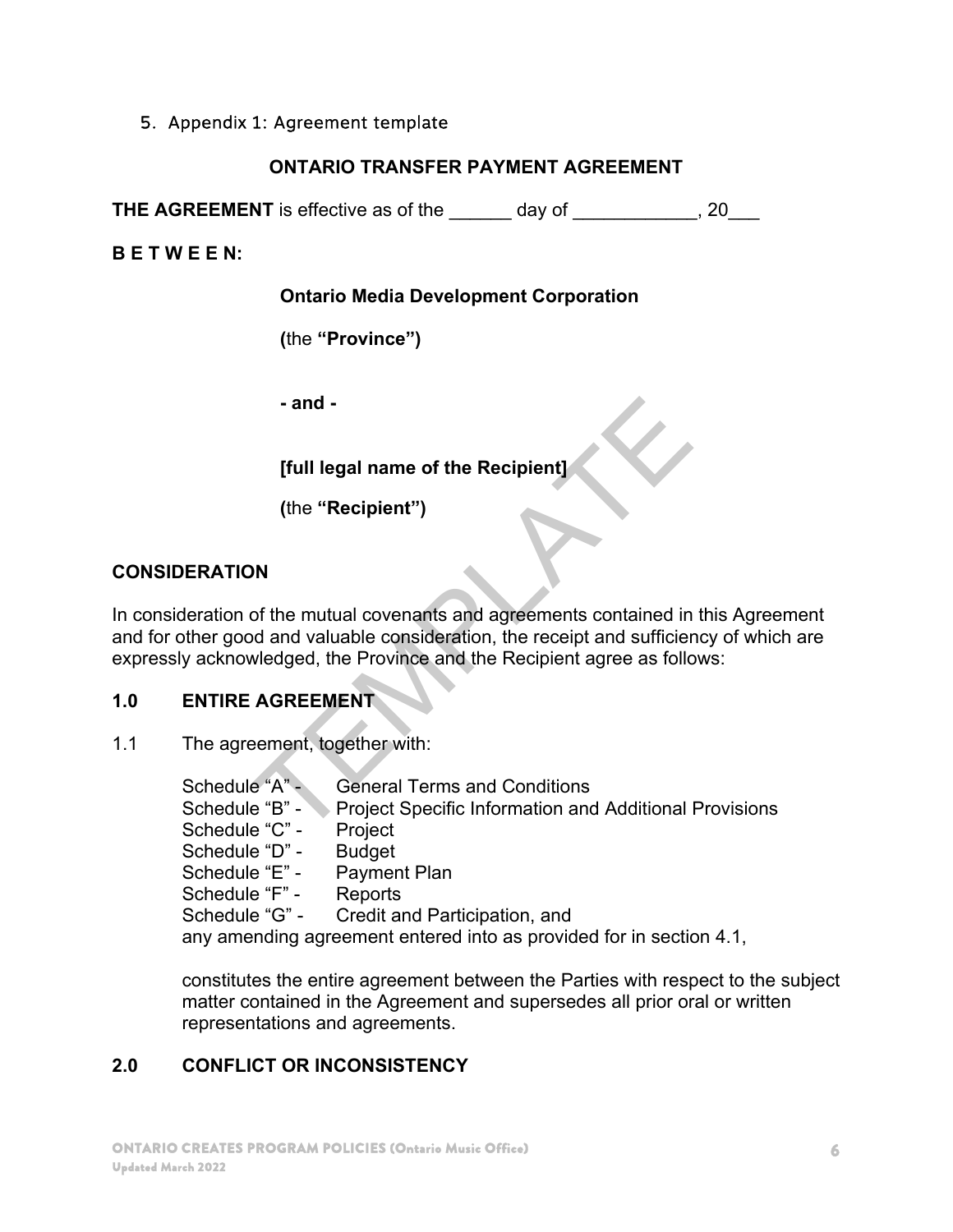- 2.1 **Conflict or Inconsistency.** In the event of a conflict or inconsistency between the Additional Provisions and the provisions in Schedule "A", the following rules will apply:
	- (a) the Parties will interpret any Additional Provisions in so far as possible, in a way that preserves the intention of the Parties as expressed in Schedule "A"; and
	- (b) where it is not possible to interpret the Additional Provisions in a way that is consistent with the provisions in Schedule "A", the Additional Provisions will prevail over the provisions in Schedule "A" to the extent of the inconsistency.

#### **3.0 COUNTERPARTS**

3.1 The Agreement may be executed in any number of counterparts, each of which will be deemed an original, but all of which together will constitute one and the same instrument.

#### **4.0 AMENDING THE AGREEMENT**

4.1 The Agreement may only be amended by a written agreement duly executed by the Parties.

#### **5.0 ACKNOWLEDGEMENT**

- 5.1 The Recipient acknowledges that:
- (a) by receiving Funds it may become subject to legislation applicable to organizations that receive funding from the Government of Ontario, including the *Broader Public Sector Accountability Act, 2010* (Ontario), the *Public Sector Salary Disclosure Act, 1996* (Ontario), and the *Auditor General Act* (Ontario); ERPARTS<br>
eement may be executed in any number of counterpare<br>
eement an original, but all of which together will constit<br>
trument.<br>
ING THE AGREEMENT<br>
eement may only be amended by a written agreement<br>
es.<br>
LEDGEMENT<br>
ipie
	- (b) Her Majesty the Queen in right of Ontario has issued expenses, perquisites, and procurement directives and guidelines pursuant to the *Broader Public Sector Accountability Act, 2010* (Ontario);
	- (c) the Funds are:
		- (i) to assist the Recipient to carry out the Project and not to provide goods or services to the Province;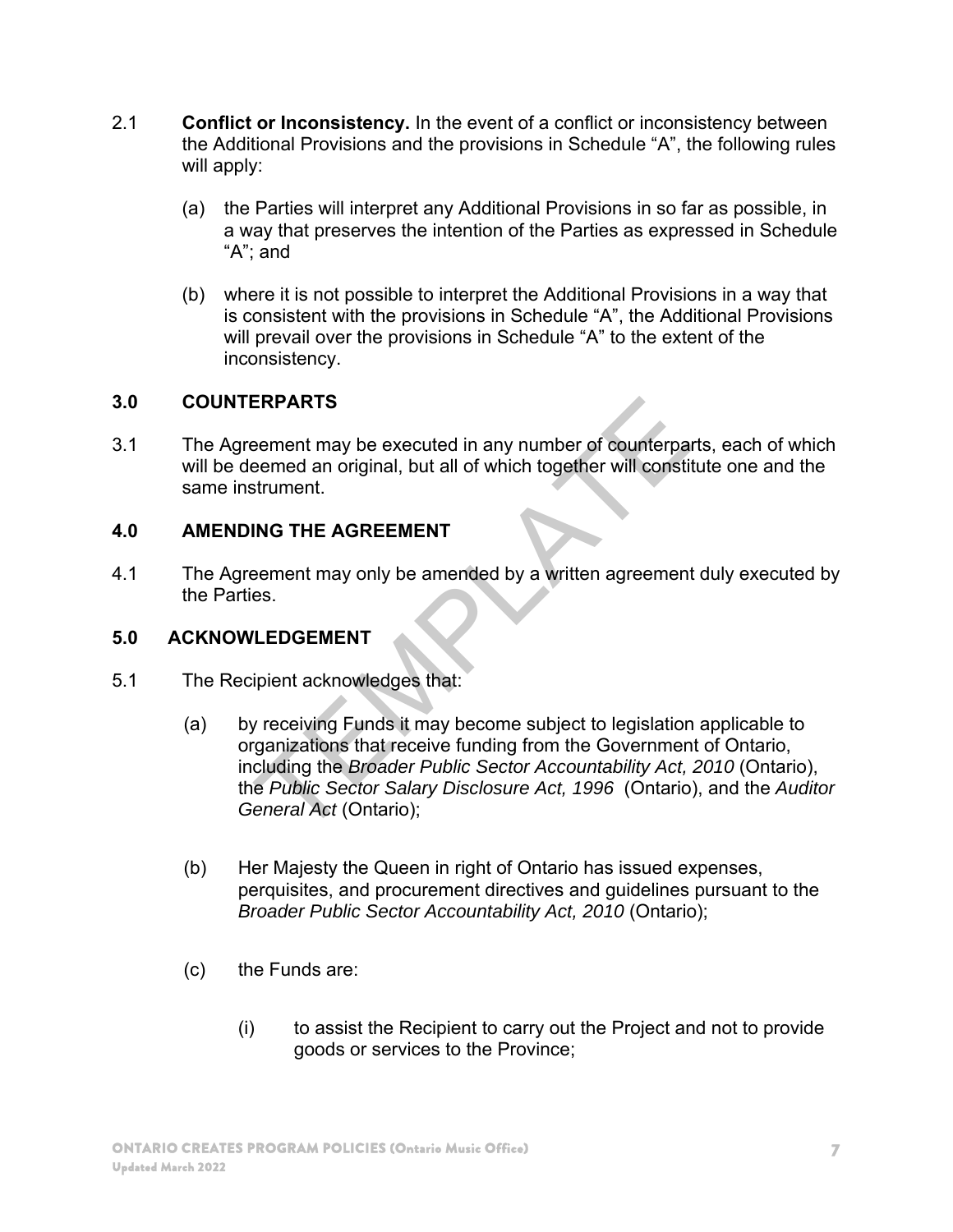- (ii) funding for the purposes of the *Public Sector Salary Disclosure Act, 1996* (Ontario);
- (d) the Province is not responsible for carrying out the Project; and
- (e) the Province is bound by the *Freedom of Information and Protection of Privacy Act* (Ontario) and that any information provided to the Province in connection with the Project or otherwise in connection with the Agreement may be subject to disclosure in accordance with that Act.

# **- SIGNATURE PAGE FOLLOWS –**

TEMPLATE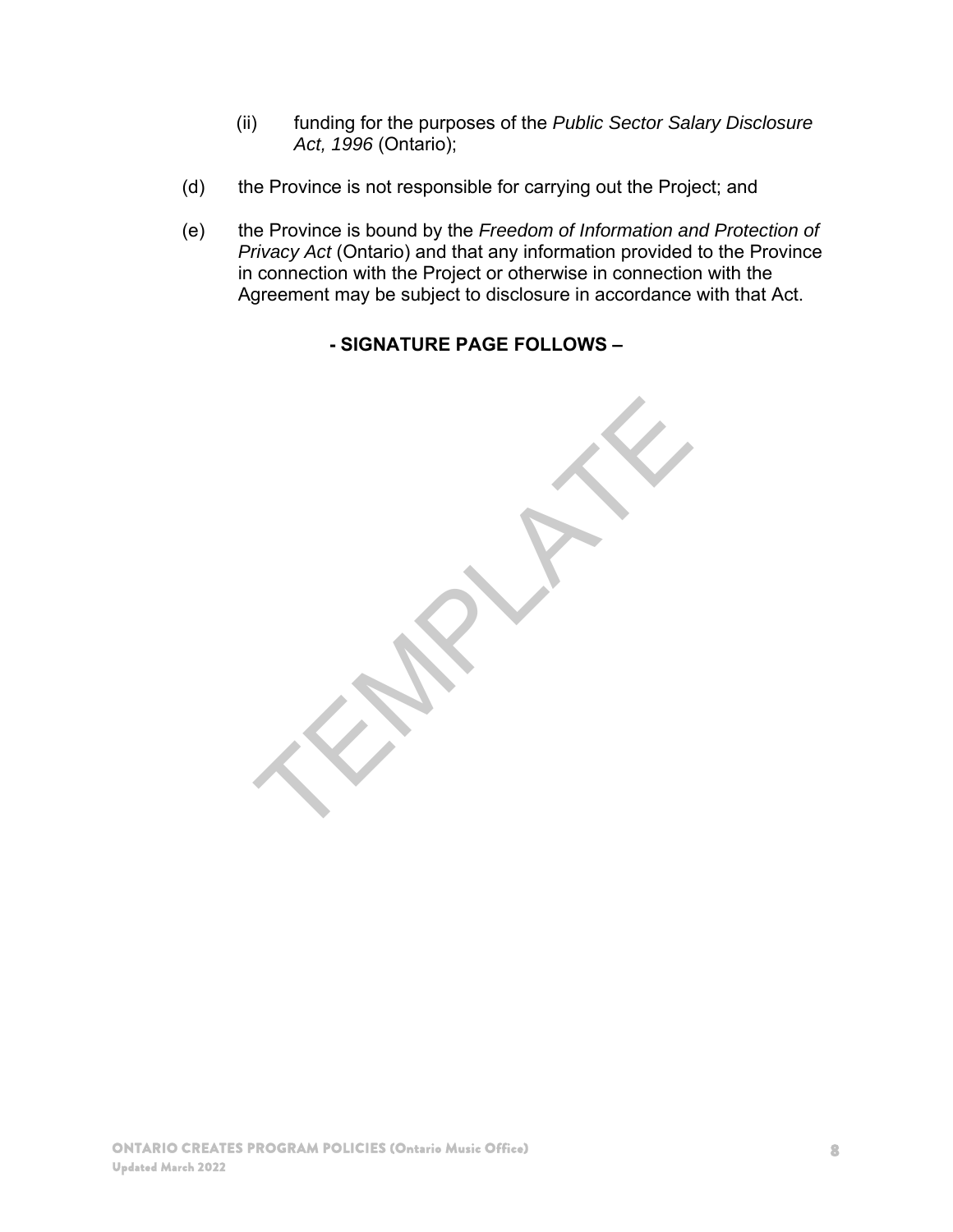The Parties have executed the Agreement on the dates set out below.

# **Ontario Media Development Corporation**

 $\mathcal{L}_\text{max}$  , and the contract of the contract of the contract of the contract of the contract of the contract of

Date **Date Acting Director, Industry Development Group** 

# **[full legal name of the Recipient]**

 $\frac{1}{2}$  ,  $\frac{1}{2}$  ,  $\frac{1}{2}$  ,  $\frac{1}{2}$  ,  $\frac{1}{2}$  ,  $\frac{1}{2}$  ,  $\frac{1}{2}$  ,  $\frac{1}{2}$  ,  $\frac{1}{2}$  ,  $\frac{1}{2}$  ,  $\frac{1}{2}$  ,  $\frac{1}{2}$  ,  $\frac{1}{2}$  ,  $\frac{1}{2}$  ,  $\frac{1}{2}$  ,  $\frac{1}{2}$  ,  $\frac{1}{2}$  ,  $\frac{1}{2}$  ,  $\frac{1$ 

Date Name:

Title: I have authority to bind the Recipient. Thave authority to bind the Recipient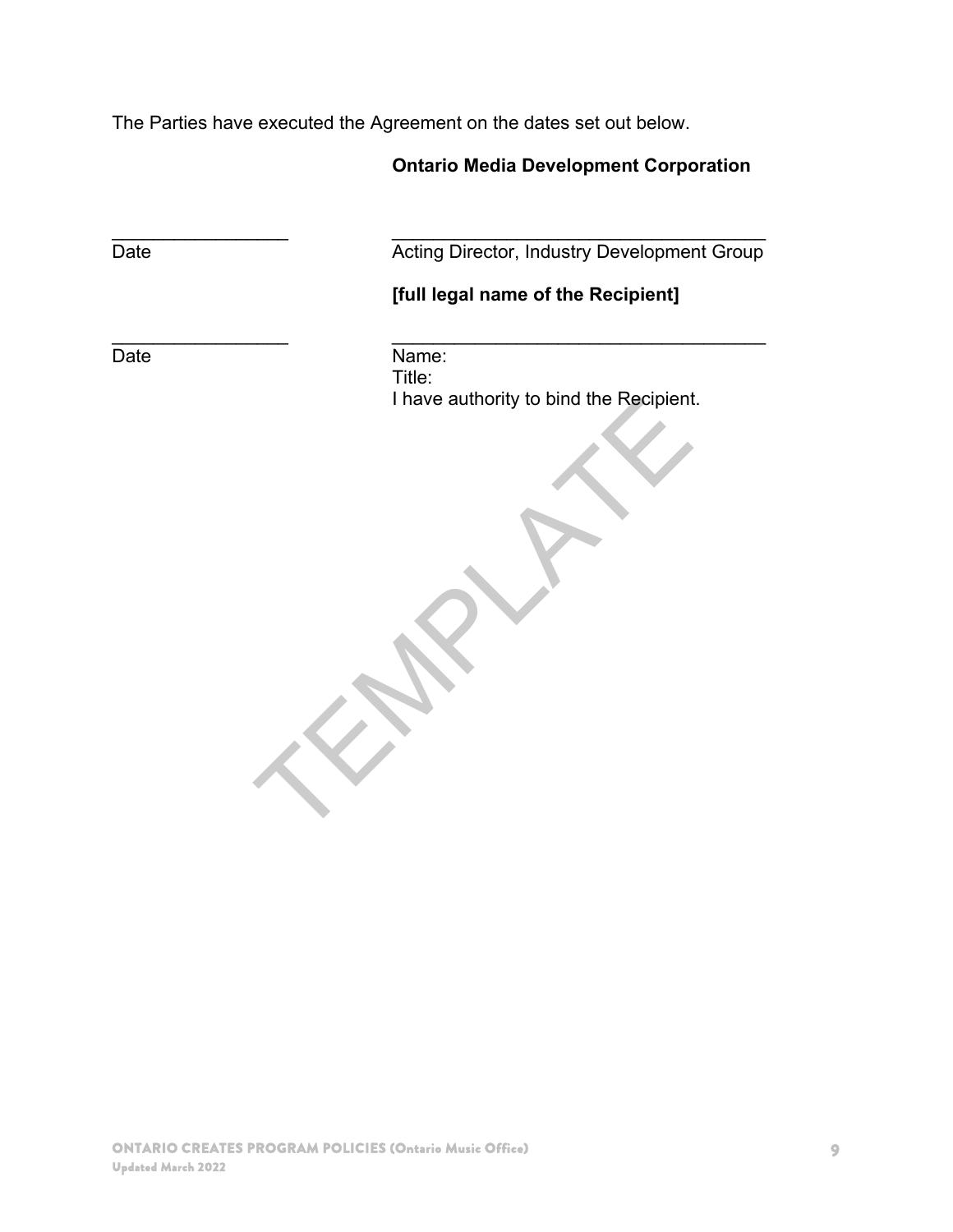#### **SCHEDULE "A" GENERAL TERMS AND CONDITIONS**

#### **A1.0 INTERPRETATION AND DEFINITIONS**

- A1.1 **Interpretation.** For the purposes of interpretation:
	- (a) words in the singular include the plural and vice-versa;
	- (b) words in one gender include all genders;
	- (c) the headings do not form part of the Agreement; they are for reference only and will not affect the interpretation of the Agreement;
	- (d) any reference to dollars or currency will be in Canadian dollars and currency; and
	- (e) "include", "includes" and "including" denote that the subsequent list is not exhaustive.
- A1.2 **Definitions.** In the Agreement, the following terms will have the following meanings:

**"Additional Provisions"** means the terms and conditions set out in Schedule "B".

**"Agreement"** means this agreement entered into between the Province and the Recipient, all of the schedules listed in section 1.1, and any amending agreement entered into pursuant to section 4.1. of including the interpretation of the Agreement<br>were divided will not affect the interpretation of the Agreement<br>were the divided of the Agreement<br>autrency; and<br>clude", "includes" and "including" denote that the sub<br>chaus

**"Budget"** means the budget attached to the Agreement as Schedule "D".

**"Business Day"** means any working day, Monday to Friday inclusive, excluding statutory and other holidays, namely: New Year's Day; Family Day; Good Friday; Easter Monday; Victoria Day; Canada Day; Civic Holiday; Labour Day; Thanksgiving Day; Remembrance Day; Christmas Day; Boxing Day and any other day on which the Province has elected to be closed for business.

**"Effective Date"** means the date set out at the top of the Agreement.

**"Event of Default"** has the meaning ascribed to it in section A13.1.

**"Expiry Date"** means the expiry date set out in Schedule "B".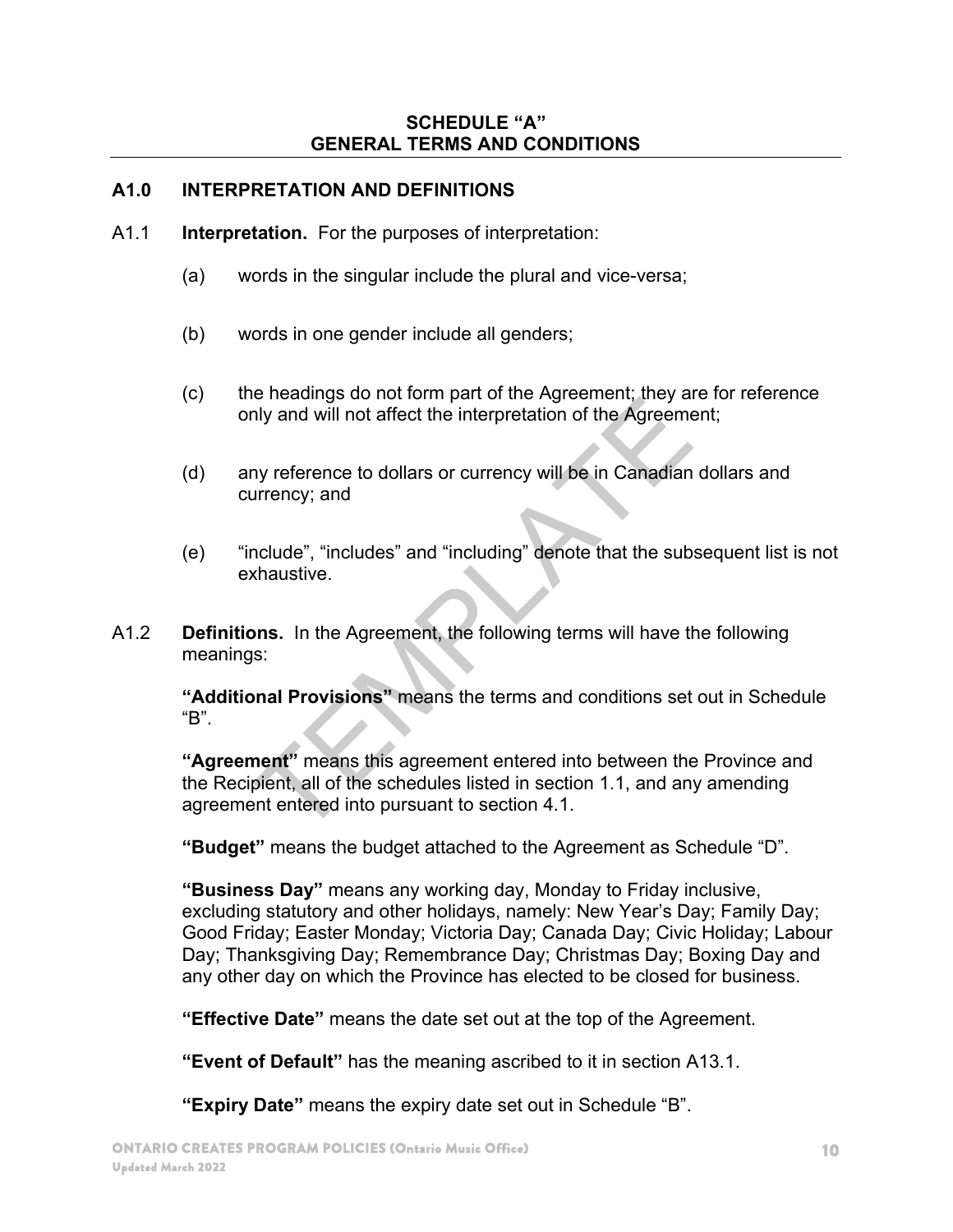#### **"Funding Year"** means:

- (a) in the case of the first Funding Year, the period commencing on the Effective Date and ending on the following March 31; and
- (b) in the case of Funding Years subsequent to the first Funding Year, the period commencing on April 1 following the end of the previous Funding Year and ending on the following March 31.

**"Funds"** means the money the Province provides to the Recipient pursuant to the Agreement.

**"Indemnified Parties"** means Her Majesty the Queen in right of Ontario, Her ministers, agents, appointees, and employees.

**"Maximum Funds"** means the maximum Funds set out in Schedule "B".

**"Notice"** means any communication given or required to be given pursuant to the Agreement.

**"Notice Period"** means the period of time within which the Recipient is required to remedy an Event of Default pursuant to section A13.3(b), and includes any such period or periods of time by which the Province extends that time in accordance with section A13.4. infied Parties" means Her Majesty the Queen in right<br>
infied Parties" means the maximum Funds set out in Scl<br>
2. mum Funds" means the maximum Funds set out in Scl<br>
1. means any communication given or required to be given<br>

**"Parties"** means the Province and the Recipient.

**"Party"** means either the Province or the Recipient.

**"Project"** means the undertaking described in Schedule "C".

**"Reports"** means the reports described in Schedule "F".

#### **A2.0 REPRESENTATIONS, WARRANTIES, AND COVENANTS**

- A2.1 **General.** The Recipient represents, warrants, and covenants that:
	- (a) it is, and will continue to be, a validly existing legal entity with full power to fulfill its obligations under the Agreement;
	- (b) it has, and will continue to have, the experience and expertise necessary to carry out the Project;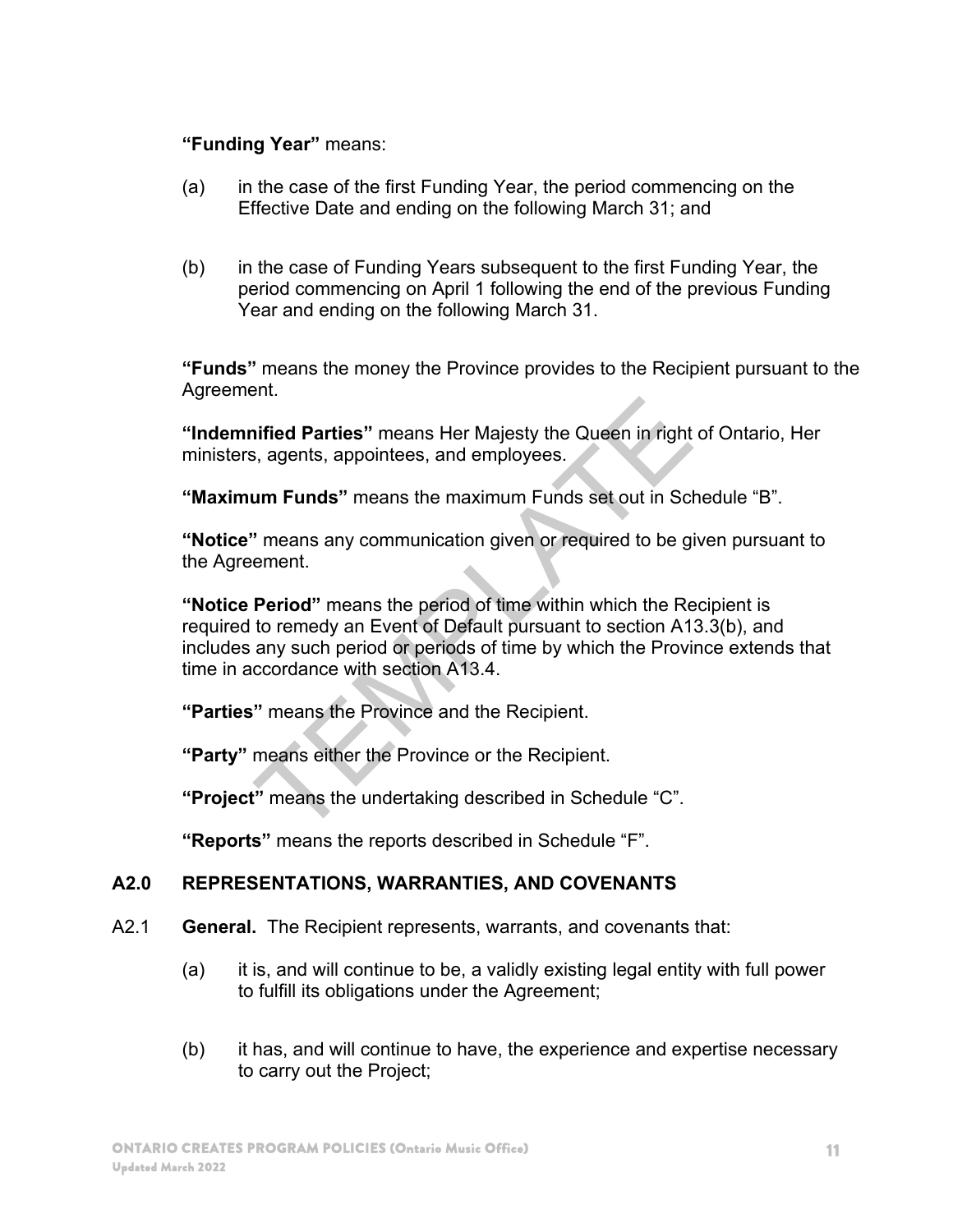- (c) it is in compliance with, and will continue to comply with, all federal and provincial laws and regulations, all municipal by-laws, and any other orders, rules, and by-laws related to any aspect of the Project, the Funds, or both; and
- (d) unless otherwise provided for in the Agreement, any information the Recipient provided to the Province in support of its request for funds (including information relating to any eligibility requirements) was true and complete at the time the Recipient provided it and will continue to be true and complete.
- A2.2 **Execution of Agreement.** The Recipient represents and warrants that it has:
	- (a) the full power and authority to enter into the Agreement; and
	- (b) taken all necessary actions to authorize the execution of the Agreement.
- A2.3 **Governance.** The Recipient represents, warrants, and covenants that it has, will maintain in writing, and will follow: e full power and authority to enter into the Agreement<br>
ken all necessary actions to authorize the execution of<br>
ance. The Recipient represents, warrants, and coventain in writing, and will follow:<br>
code of conduct and eth
	- (a) a code of conduct and ethical responsibilities for all persons at all levels of the Recipient's organization;
	- (b) procedures to enable the Recipient's ongoing effective functioning;
	- (c) decision-making mechanisms for the Recipient;
	- (d) procedures to enable the Recipient to manage Funds prudently and effectively;
	- (e) procedures to enable the Recipient to complete the Project successfully;
	- (f) procedures to enable the Recipient to identify risks to the completion of the Project and strategies to address the identified risks, all in a timely manner;
	- (g) procedures to enable the preparation and submission of all Reports required pursuant to Article A7.0; and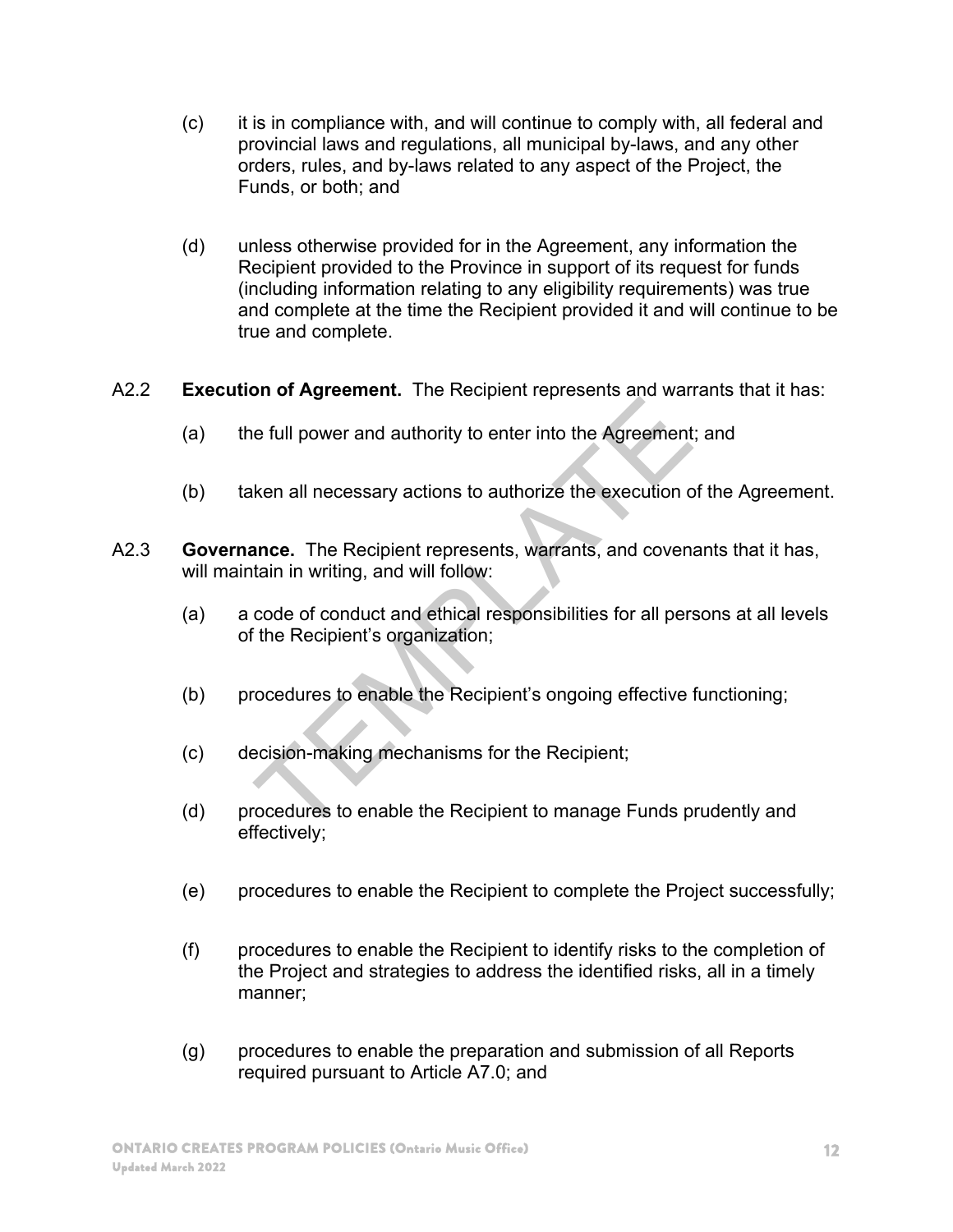- (h) procedures to enable the Recipient to address such other matters as the Recipient considers necessary to enable the Recipient to carry out its obligations under the Agreement.
- A2.4 **Supporting Proof.** Upon the request of the Province, the Recipient will provide the Province with proof of the matters referred to in Article A2.0.

#### **A3.0 TERM OF THE AGREEMENT**

A3.1 **Term.** The term of the Agreement will commence on the Effective Date and will expire on the Expiry Date unless terminated earlier pursuant to Article A11.0, Article A12.0, or Article A13.0.

# **A4.0 FUNDS AND CARRYING OUT THE PROJECT**

- A4.1 **Funds Provided.** The Province will:
	- (a) provide the Recipient up to the Maximum Funds for the purpose of carrying out the Project;
	- (b) provide the Funds to the Recipient in accordance with the payment plan attached to the Agreement as Schedule "E"; and
- (c) deposit the Funds into an account designated by the Recipient provided that the account: The Province Will:<br>
NAID CARRYING OUT THE PROJECT<br>
Trovided. The Province will:<br>
Trovide the Recipient up to the Maximum Funds for the<br>
Trovide the Funds to the Recipient in accordance with the<br>
tached to the Agreement as
	- (i) resides at a Canadian financial institution; and
	- (ii) is in the name of the Recipient.
- A4.2 **Limitation on Payment of Funds.** Despite section A4.1:
	- (a) the Province is not obligated to provide any Funds to the Recipient until the Recipient provides the certificates of insurance or other proof as the Province may request pursuant to section A10.2;
	- (b) the Province is not obligated to provide instalments of Funds until it is satisfied with the progress of the Project;
	- (c) the Province may adjust the amount of Funds it provides to the Recipient in any Funding Year based upon the Province's assessment of the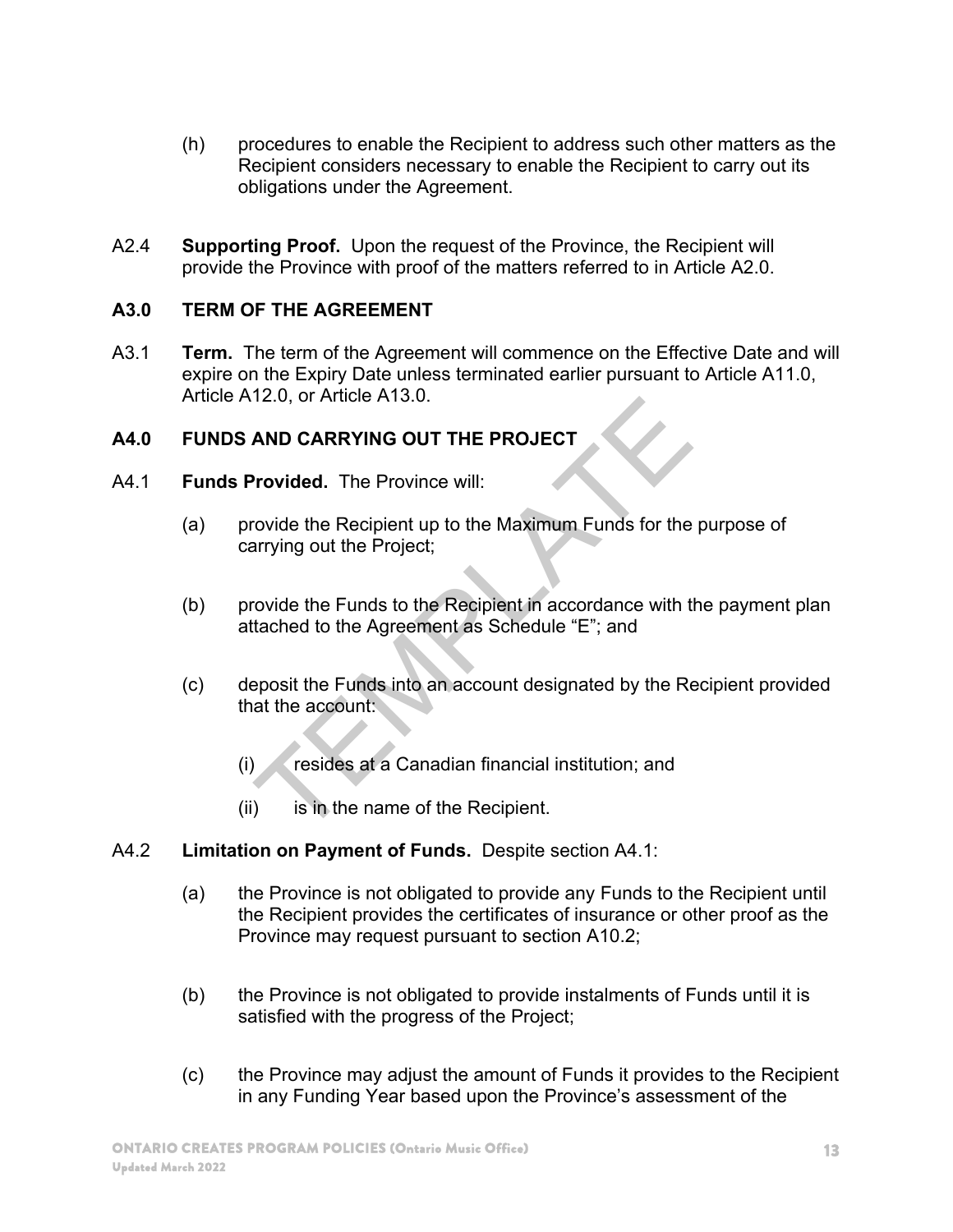information the Recipient provides to the Province pursuant to section A7.1; or

- (d) if, pursuant to the *Financial Administration Act* (Ontario), the Province does not receive the necessary appropriation from the Ontario Legislature for payment under the Agreement, the Province is not obligated to make any such payment, and, as a consequence, the Province may:
	- (i) reduce the amount of Funds and, in consultation with the Recipient, change the Project; or
	- (ii) terminate the Agreement pursuant to section A12.1.
- A4.3 **Use of Funds and Carry Out the Project.** The Recipient will do all of the following:
	- (a) carry out the Project in accordance with the Agreement;
	- (b) use the Funds only for the purpose of carrying out the Project;
	- (c) spend the Funds only in accordance with the Budget;
	- (d) not use the Funds to cover any cost that has or will be funded or reimbursed by one or more of any third party, ministry, agency, or organization of the Government of Ontario.
- A4.4 **Interest Bearing Account.** If the Province provides Funds before the Recipient's immediate need for the Funds, the Recipient will place the Funds in an interest bearing account in the name of the Recipient at a Canadian financial institution. Fig. 2011 and Carry Out the Project. The Recipient will<br>Transfer and Carry Out the Project. The Recipient will<br>The Agreement<br>See the Funds only for the purpose of carrying out the F<br>Dend the Funds only in accordance with t
- A4.5 **Interest.** If the Recipient earns any interest on the Funds, the Province may:
	- (a) deduct an amount equal to the interest from any further instalments of Funds; or
	- (b) demand from the Recipient the payment of an amount equal to the interest.

 A4.6 **Rebates, Credits, and Refunds.** The Ministry will calculate Funds based on the actual costs to the Recipient to carry out the Project, less any costs (including taxes) for which the Recipient has received, will receive, or is eligible to receive, a rebate, credit, or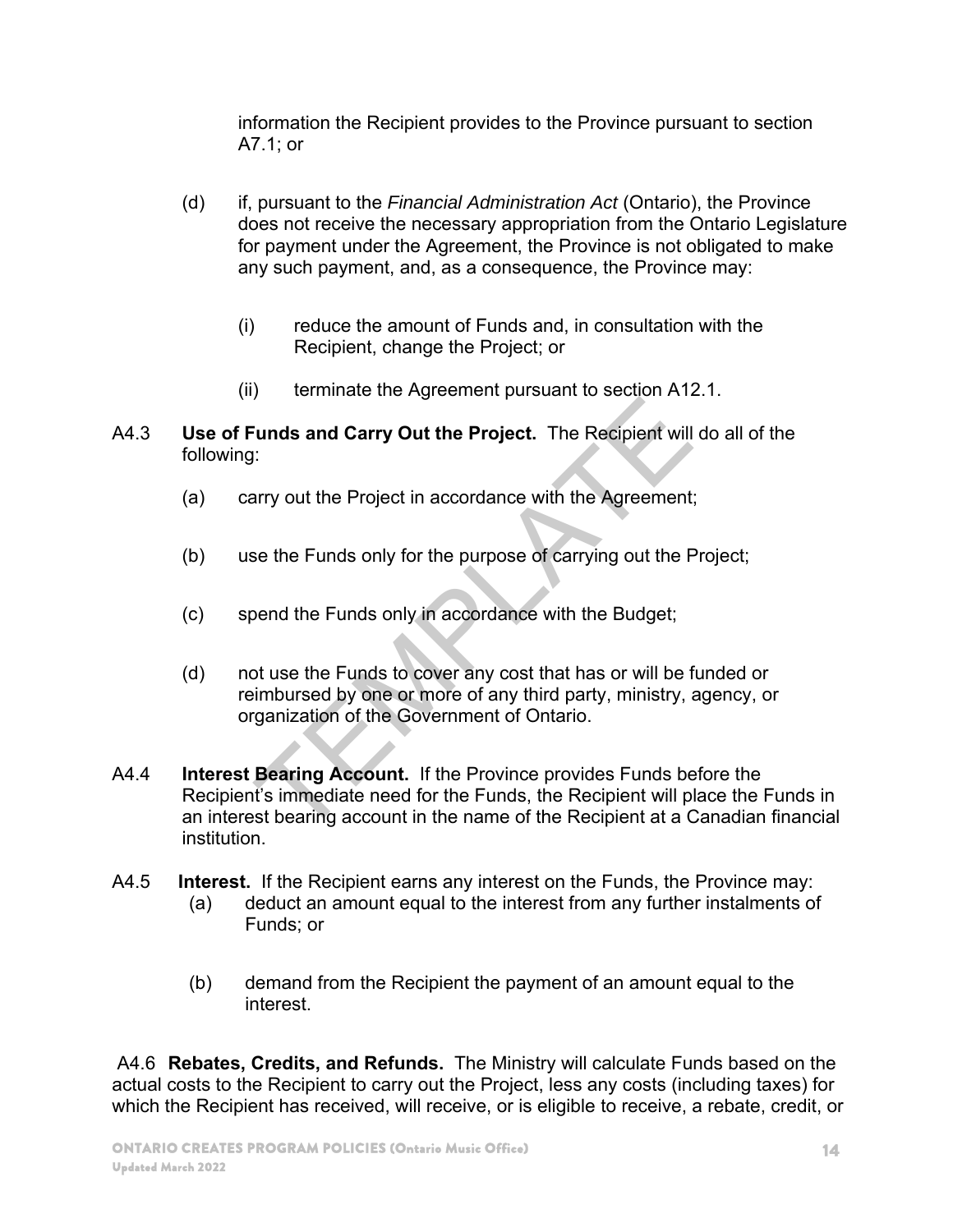refund.

#### **A5.0 RECIPIENT'S ACQUISITION OF GOODS OR SERVICES, AND DISPOSAL OF ASSETS**

- A5.1 **Acquisition.** If the Recipient acquires goods, services, or both with the Funds, it will:
	- (a) do so through a process that promotes the best value for money; and
	- (b) comply with the *Broader Public Sector Accountability Act, 2010*  (Ontario), including any procurement directive issued thereunder, to the extent applicable.
- A5.2 **Disposal.** The Recipient will not, without the Province's prior written consent, sell, lease, or otherwise dispose of any asset purchased or created with the Funds or for which Funds were provided, the cost of which exceeded the amount as provided for in Schedule "B" at the time of purchase. I. The Recipient will not, without the Province's prior<br>
i.e., or otherwise dispose of any asset purchased or creament for which Funds were provided, the cost of which exas<br>
as provided for in Schedule "B" at the time of p

# **A6.0 CONFLICT OF INTEREST**

- A6.1 **No Conflict of Interest.** The Recipient will carry out the Project and use the Funds without an actual, potential, or perceived conflict of interest.
- A6.2 **Conflict of Interest Includes.** For the purposes of Article A6.0, a conflict of interest includes any circumstances where:
	- (a) the Recipient; or
	- (b) any person who has the capacity to influence the Recipient's decisions,

has outside commitments, relationships, or financial interests that could, or could be seen to, interfere with the Recipient's objective, unbiased, and impartial judgment relating to the Project, the use of the Funds, or both.

# A6.3 **Disclosure to Province.** The Recipient will:

- (a) disclose to the Province, without delay, any situation that a reasonable person would interpret as an actual, potential, or perceived conflict of interest; and
- (b) comply with any terms and conditions that the Province may prescribe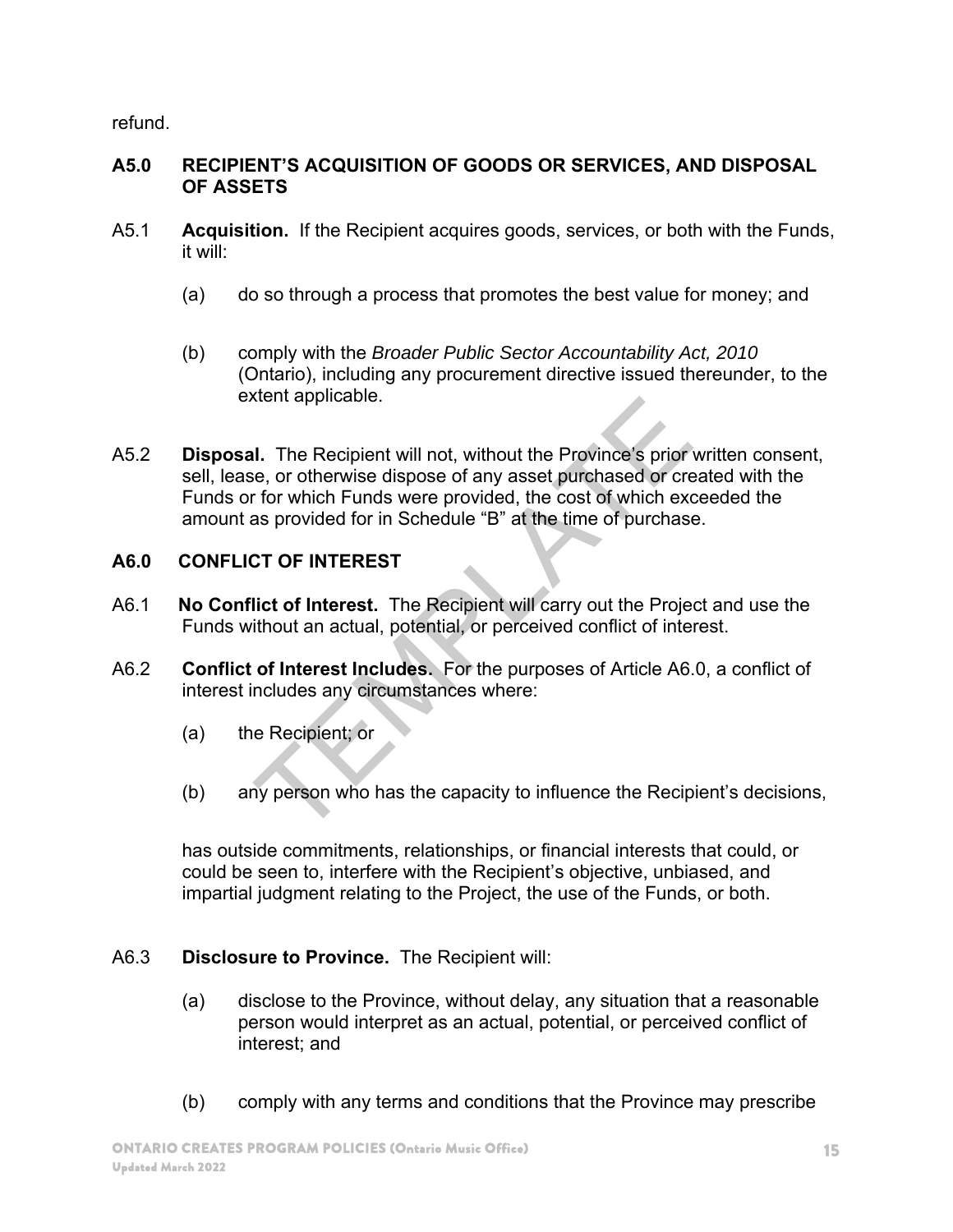as a result of the disclosure.

# **A7.0 REPORTS, ACCOUNTING, AND REVIEW**

- A7.1 **Preparation and Submission.** The Recipient will:
	- (a) submit to the Province at the address referred to in section A17.1, all Reports in accordance with the timelines and content requirements as provided for in Schedule "F", or in a form as specified by the Province from time to time;
	- (b) submit to the Province at the address referred to in section A17.1, any other reports as may be requested by the Province in accordance with the timelines and content requirements specified by the Province;
	- (c) ensure that all Reports and other reports are completed to the satisfaction of the Province; and
	- (d) ensure that all Reports and other reports are signed on behalf of the Recipient by an authorized signing officer.
- A7.2 **Record Maintenance.** The Recipient will keep and maintain:
- (a) all financial records (including invoices) relating to the Funds or otherwise to the Project in a manner consistent with generally accepted accounting principles; and Ther reports as may be requested by the Province in a<br>e timelines and content requirements specified by the<br>surre that all Reports and other reports are completed<br>tisfaction of the Province; and<br>surre that all Reports and
	- (b) all non-financial documents and records relating to the Funds or otherwise to the Project.
- A7.3 **Inspection.** The Province, any authorized representative, or any independent auditor identified by the Province may, at the Province's expense, upon twentyfour hours' Notice to the Recipient and during normal business hours, enter upon the Recipient's premises to review the progress of the Project and the Recipient's allocation and expenditure of the Funds and, for these purposes, the Province, any authorized representative, or any independent auditor identified by the Province may take one or more of the following actions:
	- (a) inspect and copy the records and documents referred to in section A7.2;
	- (b) remove any copies made pursuant to section A7.3(a) from the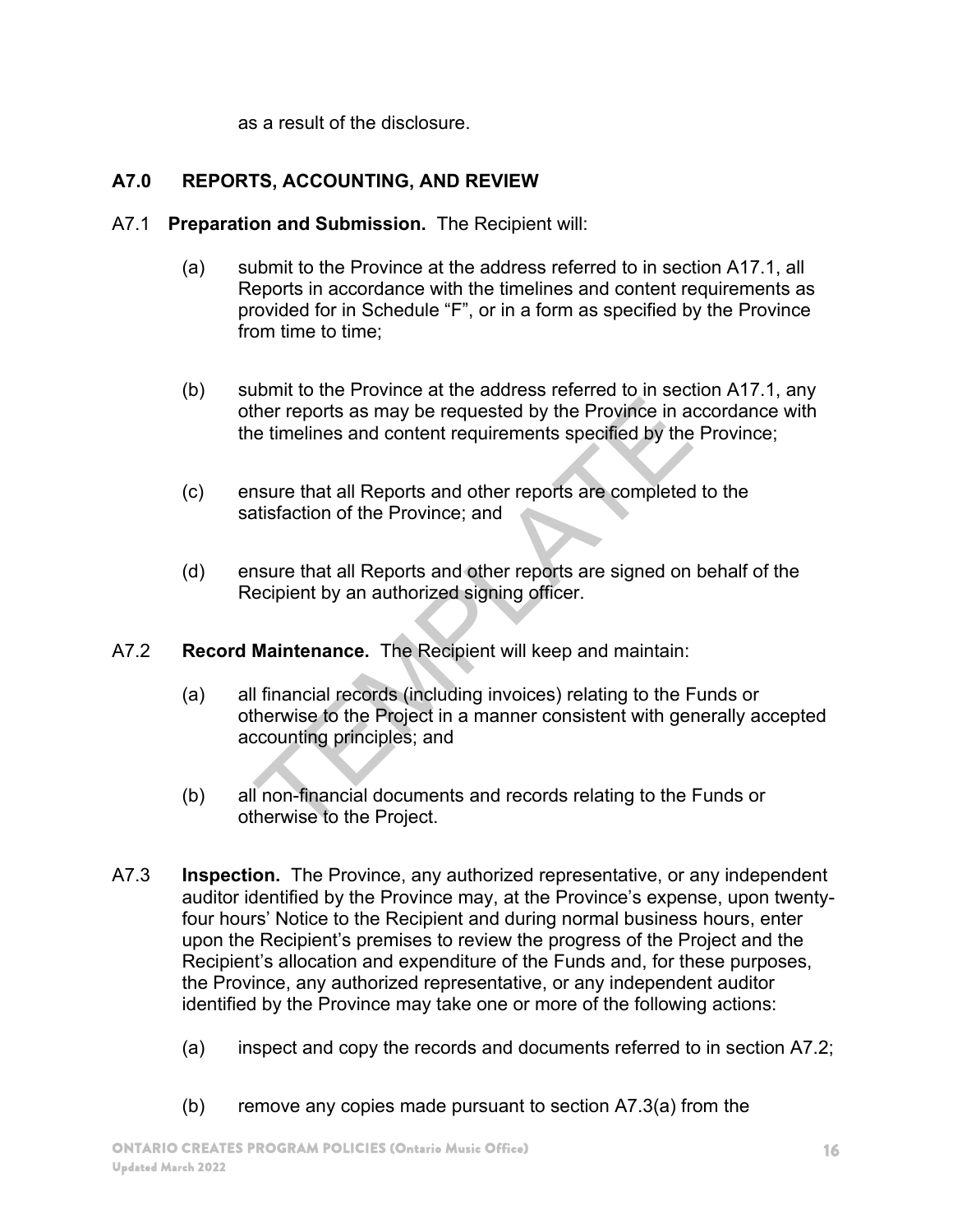Recipient's premises; and

- (c) conduct an audit or investigation of the Recipient in respect of the expenditure of the Funds, the Project, or both.
- A7.4 **Disclosure.** To assist in respect of the rights provided for in section A7.3, the Recipient will disclose any information requested by the Province, any authorized representatives, or any independent auditor identified by the Province, and will do so in the form requested by the Province, any authorized representative, or any independent auditor identified by the Province, as the case may be.
- A7.5 **No Control of Records.** No provision of the Agreement will be construed so as to give the Province any control whatsoever over the Recipient's records.
- A7.6 **Auditor General.** The Province's rights under Article A7.0 are in addition to any rights provided to the Auditor General pursuant to section 9.1 of the *Auditor General Act* (Ontario). **The Province and Solution** of the Agreement will be the Province any control whatsoever over the Recip<br> **General.** The Province's rights under Article A7.0 are<br>
s provided to the Auditor General pursuant to section<br>
Act (

# **A8.0 COMMUNICATIONS REQUIREMENTS**

- A8.1 **Acknowledge Support.** Unless otherwise directed by the Province, the Recipient will:
	- (a) acknowledge the support of the Province for the Project; and
	- (b) ensure that the acknowledgement referred to in section A8.1(a) is in a form and manner as directed by the Province.
- A8.2 **Publication.** The Recipient will indicate, in any of its Project-related publications, whether written, oral, or visual, that the views expressed in the publication are the views of the Recipient and do not necessarily reflect those of the Province.

# **A9.0 INDEMNITY**

A9.1 **Indemnification.** The Recipient will indemnify and hold harmless the Indemnified Parties from and against any and all liability, loss, costs, damages, and expenses (including legal, expert and consultant fees), causes of action, actions, claims, demands, lawsuits, or other proceedings, by whomever made, sustained, incurred, brought, or prosecuted, in any way arising out of or in connection with the Project or otherwise in connection with the Agreement, unless solely caused by the negligence or wilful misconduct of the Indemnified **Parties**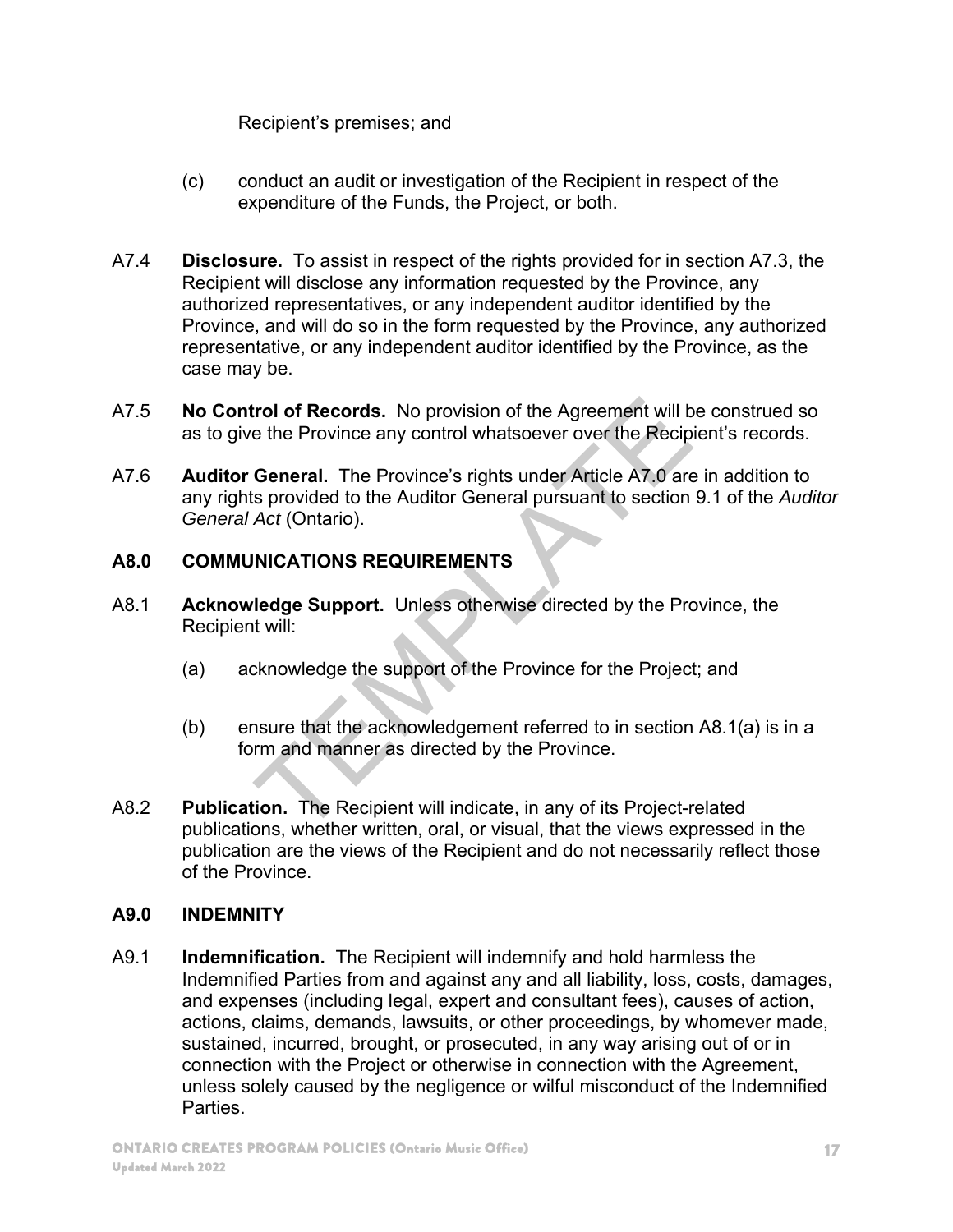#### **A10.0 INSURANCE**

- A10.1 **Recipient's Insurance.** The Recipient represents, warrants, and covenants that it has, and will maintain, at its own cost and expense, with insurers having a secure A.M. Best rating of B+ or greater, or the equivalent, all the necessary and appropriate insurance that a prudent person carrying out a project similar to the Project would maintain, including commercial general liability insurance on an occurrence basis for third party bodily injury, personal injury, and property damage, to an inclusive limit of not less than the amount provided for in Schedule "B" per occurrence. The insurance policy will include the following:
	- (a) the Indemnified Parties as additional insureds with respect to liability arising in the course of performance of the Recipient's obligations under, or otherwise in connection with, the Agreement;
	- (b) a cross-liability clause;
	- (c) contractual liability coverage; and
	- (d) a 30-day written notice of cancellation.
- A10.2 **Proof of Insurance.** The Recipient will:
	- (a) provide to the Province, either:
- $(i)$  certificates of insurance that confirm the insurance coverage as provided for in section A10.1; or ising in the course of performance of the Recipient's cotherwise in connection with, the Agreement;<br>cross-liability clause;<br>ontractual liability coverage; and<br>30-day written notice of cancellation.<br>**Insurance**. The Recipie
	- (ii) other proof that confirms the insurance coverage as provided for in section A10.1; and
	- (b) upon the request of the Province, provide to the Province a copy of any insurance policy.

# **A11.0 TERMINATION ON NOTICE**

- A11.1 **Termination on Notice.** The Province may terminate the Agreement at any time without liability, penalty, or costs upon giving at least 30 days' Notice to the Recipient.
- A11.2 **Consequences of Termination on Notice by the Province.** If the Province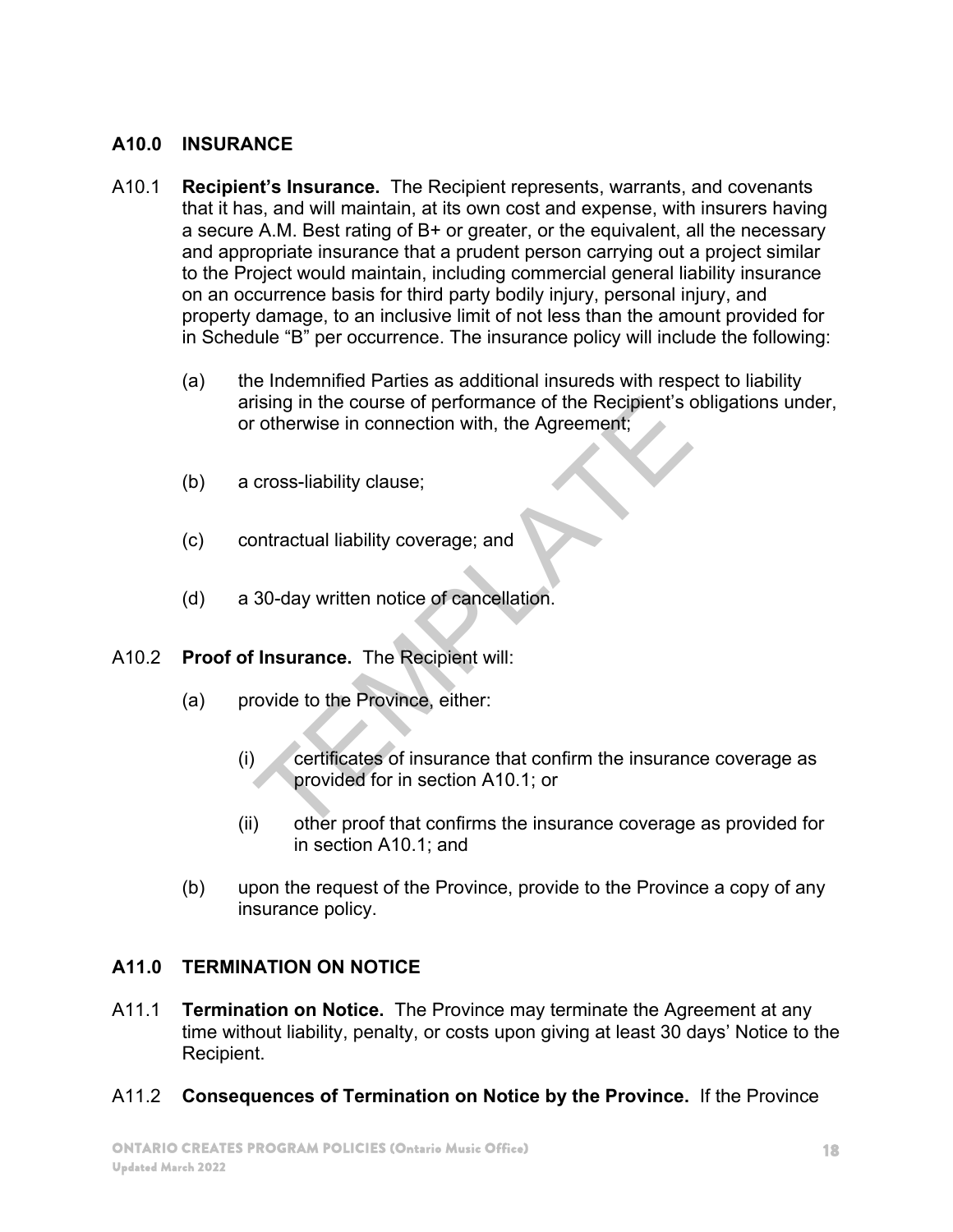terminates the Agreement pursuant to section A11.1, the Province may take one or more of the following actions:

- (a) cancel further instalments of Funds;
- (b) demand from the Recipient the payment of any Funds remaining in the possession or under the control of the Recipient; and
- (c) determine the reasonable costs for the Recipient to wind down the Project, and do either or both of the following:
	- (i) permit the Recipient to offset such costs against the amount the Recipient owes pursuant to section A11.2(b); and
	- (ii) subject to section A4.1(a), provide Funds to the Recipient to cover such costs.

# **A12.0 TERMINATION WHERE NO APPROPRIATION**

- A12.1 **Termination Where No Appropriation.** If, as provided for in section A4.2(d), the Province does not receive the necessary appropriation from the Ontario Legislature for any payment the Province is to make pursuant to the Agreement, the Province may terminate the Agreement immediately without liability, penalty, or costs by giving Notice to the Recipient. permit the Recipient to offset such costs against<br>Recipient owes pursuant to section A11.2(b); and<br>subject to section A4.1(a), provide Funds to the I<br>such costs.<br>ATION WHERE NO APPROPRIATION<br>tion Where No Appropriation. If
- A12.2 **Consequences of Termination Where No Appropriation.** If the Province terminates the Agreement pursuant to section A12.1, the Province may take one or more of the following actions:
	- (a) cancel further instalments of Funds;
	- (b) demand from the Recipient the payment of any Funds remaining in the possession or under the control of the Recipient; and
	- (c) determine the reasonable costs for the Recipient to wind down the Project and permit the Recipient to offset such costs against the amount owing pursuant to section A12.2(b).
- A12.3 **No Additional Funds.** If, pursuant to section A12.2(c), the Province determines that the costs to wind down the Project exceed the Funds remaining in the possession or under the control of the Recipient, the Province will not provide additional Funds to the Recipient.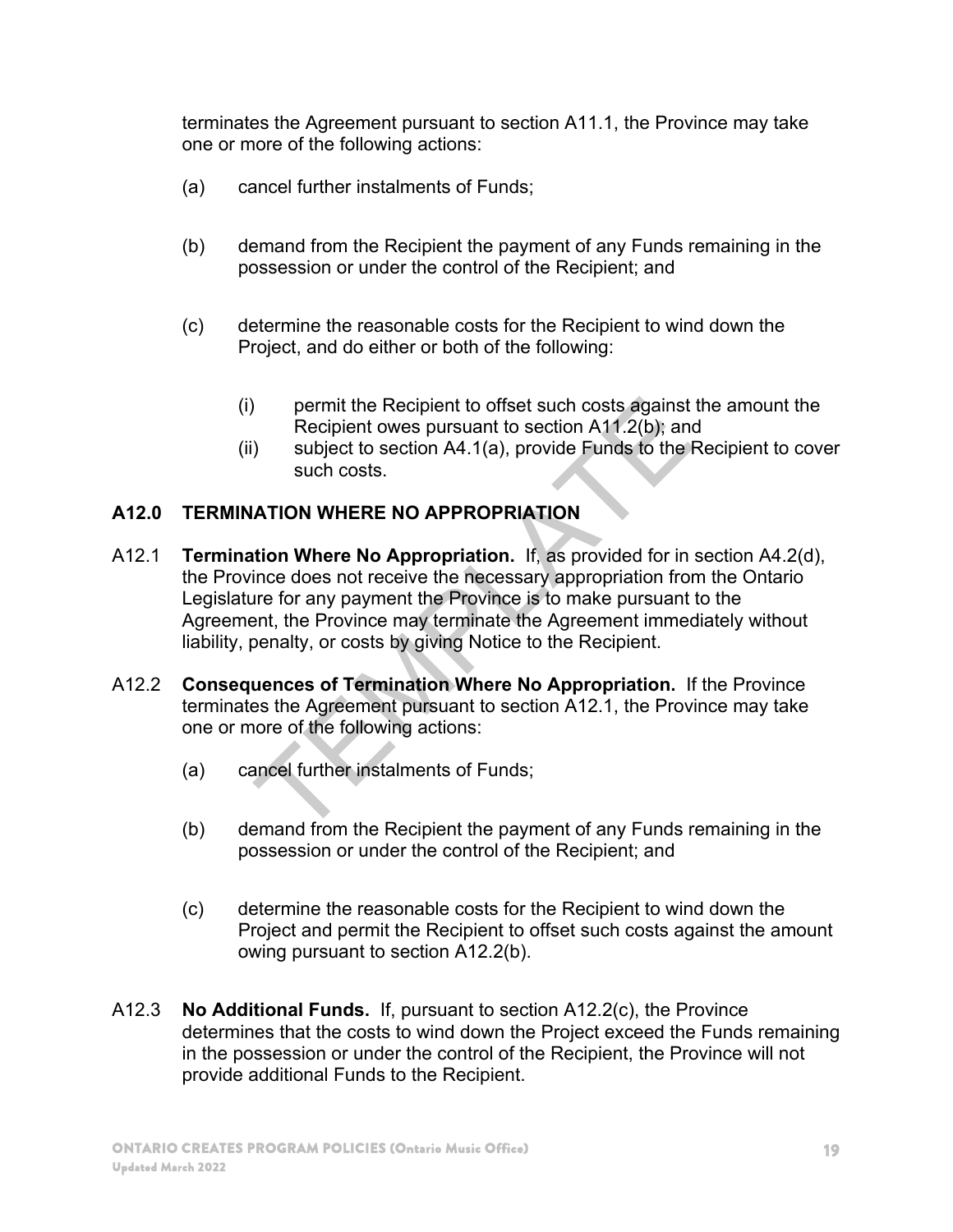#### **A13.0 EVENT OF DEFAULT, CORRECTIVE ACTION, AND TERMINATION FOR DEFAULT**

- A13.1 **Events of Default.** Each of the following events will constitute an Event of Default:
	- (a) in the opinion of the Province, the Recipient breaches any representation, warranty, covenant, or other material term of the Agreement, including failing to do any of the following in accordance with the terms and conditions of the Agreement:
		- (i) carry out the Project;
		- (ii) use or spend Funds; or
		- (iii) provide, in accordance with section A7.1, Reports or such other reports as may have been requested pursuant to section A7.1(b);
	- (b) the Recipient's operations, its financial condition, or its organizational structure, changes such that it no longer meets one or more of the eligibility requirements of the program under which the Province provides the Funds; (a) provide, in accordance with section A7.1, Report<br>i) provide, in accordance with section A7.1, Report<br>reports as may have been requested pursuant to<br>e Recipient's operations, its financial condition, or its<br>ructure, cha
	- (c) the Recipient makes an assignment, proposal, compromise, or arrangement for the benefit of creditors, or a creditor makes an application for an order adjudging the Recipient bankrupt, or applies for the appointment of a receiver; or
	- (d) the Recipient ceases to operate.
- A13.2 **Consequences of Events of Default and Corrective Action.** If an Event of Default occurs, the Province may, at any time, take one or more of the following actions:
	- (a) initiate any action the Province considers necessary in order to facilitate the successful continuation or completion of the Project;
	- (b) provide the Recipient with an opportunity to remedy the Event of Default;
	- (c) suspend the payment of Funds for such period as the Province determines appropriate;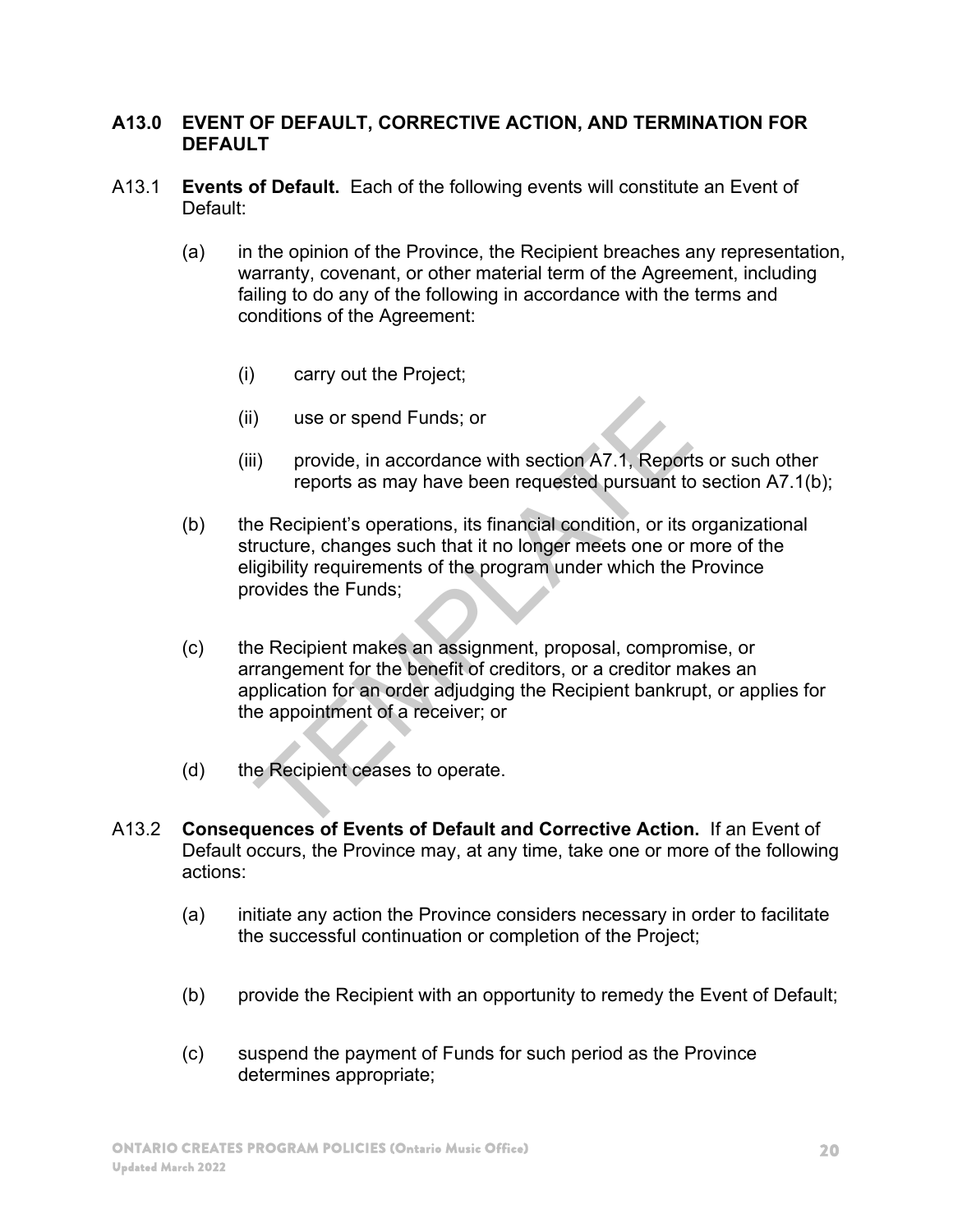- (d) reduce the amount of the Funds;
- (e) cancel further instalments of Funds;
- (f) demand from the Recipient the payment of any Funds remaining in the possession or under the control of the Recipient;
- (g) demand from the Recipient the payment of an amount equal to any Funds the Recipient used, but did not use in accordance with the Agreement;
- (h) demand from the Recipient the payment of an amount equal to any Funds the Province provided to the Recipient; and
- (i) terminate the Agreement at any time, including immediately, without liability, penalty or costs to the Province upon giving Notice to the Recipient. eral from the Recipient the payment of an amount eral and sthe Province provided to the Recipient; and<br>
rminate the Agreement at any time, including immedia<br>
bility, penalty or costs to the Province upon giving No<br>
ecipien
- A13.3 **Opportunity to Remedy.** If, in accordance with section A13.2(b), the Province provides the Recipient with an opportunity to remedy the Event of Default, the Province will give Notice to the Recipient of:
	- (a) the particulars of the Event of Default; and
	- (b) the Notice Period.
- A13.4 **Recipient not Remedying.** If the Province provided the Recipient with an opportunity to remedy the Event of Default pursuant to section A13.2(b), and:
	- (a) the Recipient does not remedy the Event of Default within the Notice Period;
	- (b) it becomes apparent to the Province that the Recipient cannot completely remedy the Event of Default within the Notice Period; or
	- (c) the Recipient is not proceeding to remedy the Event of Default in a way that is satisfactory to the Province,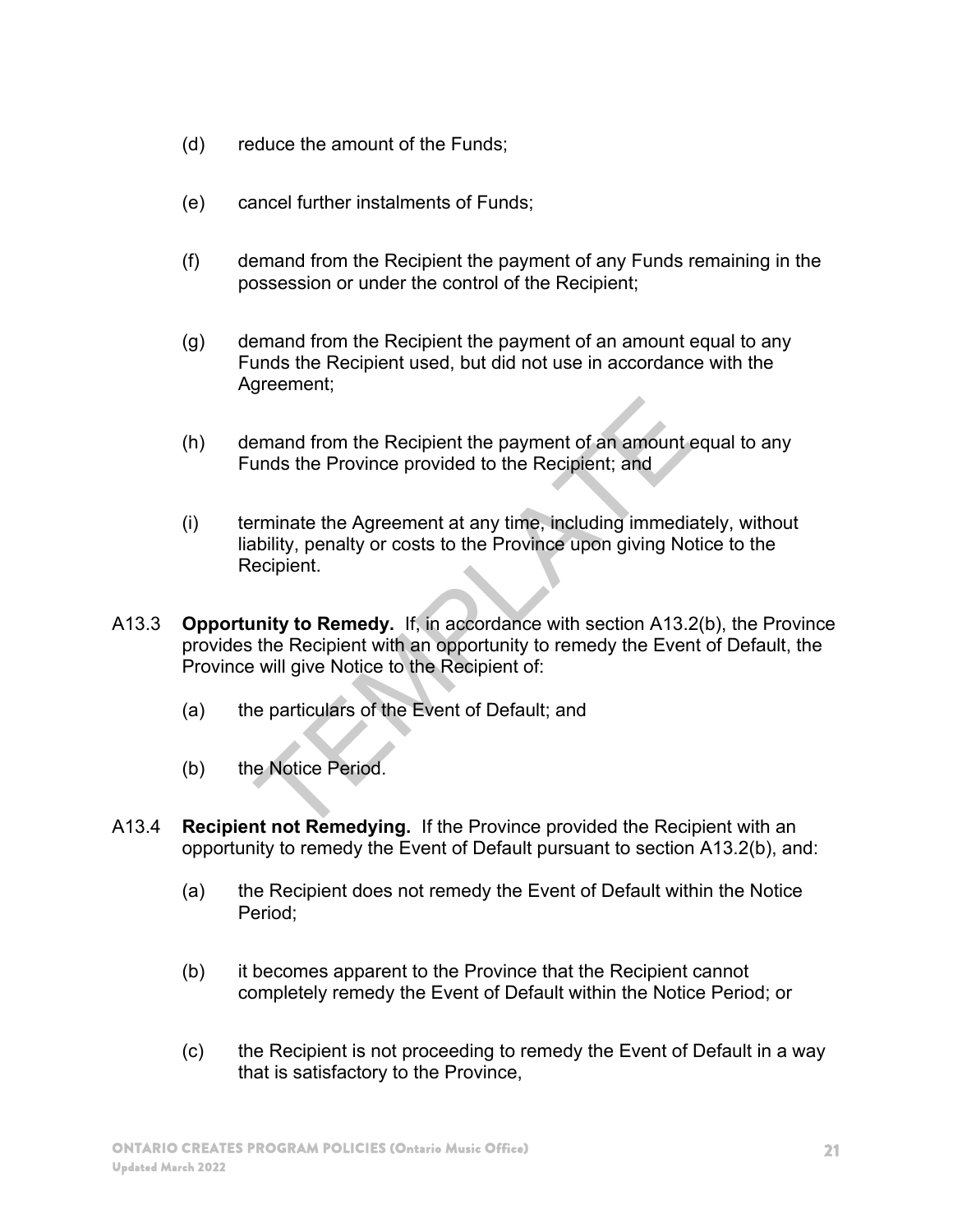the Province may extend the Notice Period, or initiate any one or more of the actions provided for in sections  $A13.2(a)$ , (c), (d), (e), (f), (g), (h), and (i).

A13.5 **When Termination Effective.** Termination under Article will take effect as provided for in the Notice.

# **A14.0 FUNDS AT THE END OF A FUNDING YEAR**

- A14.1 **Funds at the End of a Funding Year.** Without limiting any rights of the Province under Article A13.0, if the Recipient has not spent all of the Funds allocated for the Funding Year as provided for in the Budget, the Province may take one or both of the following actions:
	- (a) demand from the Recipient payment of the unspent Funds; and
	- (b) adjust the amount of any further instalments of Funds accordingly.

#### **A15.0 FUNDS UPON EXPIRY**

A15.1 **Funds Upon Expiry.** The Recipient will, upon expiry of the Agreement, pay to the Province any Funds remaining in its possession or under its control.

#### **A16.0 DEBT DUE AND PAYMENT**

- A16.1 **Payment of Overpayment.** If at any time the Province provides Funds in excess of the amount to which the Recipient is entitled under the Agreement, the Province may: Frameword from the Recipient payment of the unspent Fure<br>
Fure digits the amount of any further instalments of Funds a<br>
UPON EXPIRY<br>
IPON EXPIRY<br>
IPON EXPIRY<br>
IPON EXPIRY<br>
IPON EXPIRY<br>
IPON EXPIRY<br>
IPON EXPIRY<br>
IPON EXPIRY
	- (a) deduct an amount equal to the excess Funds from any further instalments of Funds; or
	- (b) demand that the Recipient pay an amount equal to the excess Funds to the Province.
- A16.2 **Debt Due.** If, pursuant to the Agreement:
	- (a) the Province demands from the Recipient the payment of any Funds or an amount equal to any Funds; or
	- (b) the Recipient owes any Funds or an amount equal to any Funds to the Province, whether or not the Province has demanded their payment,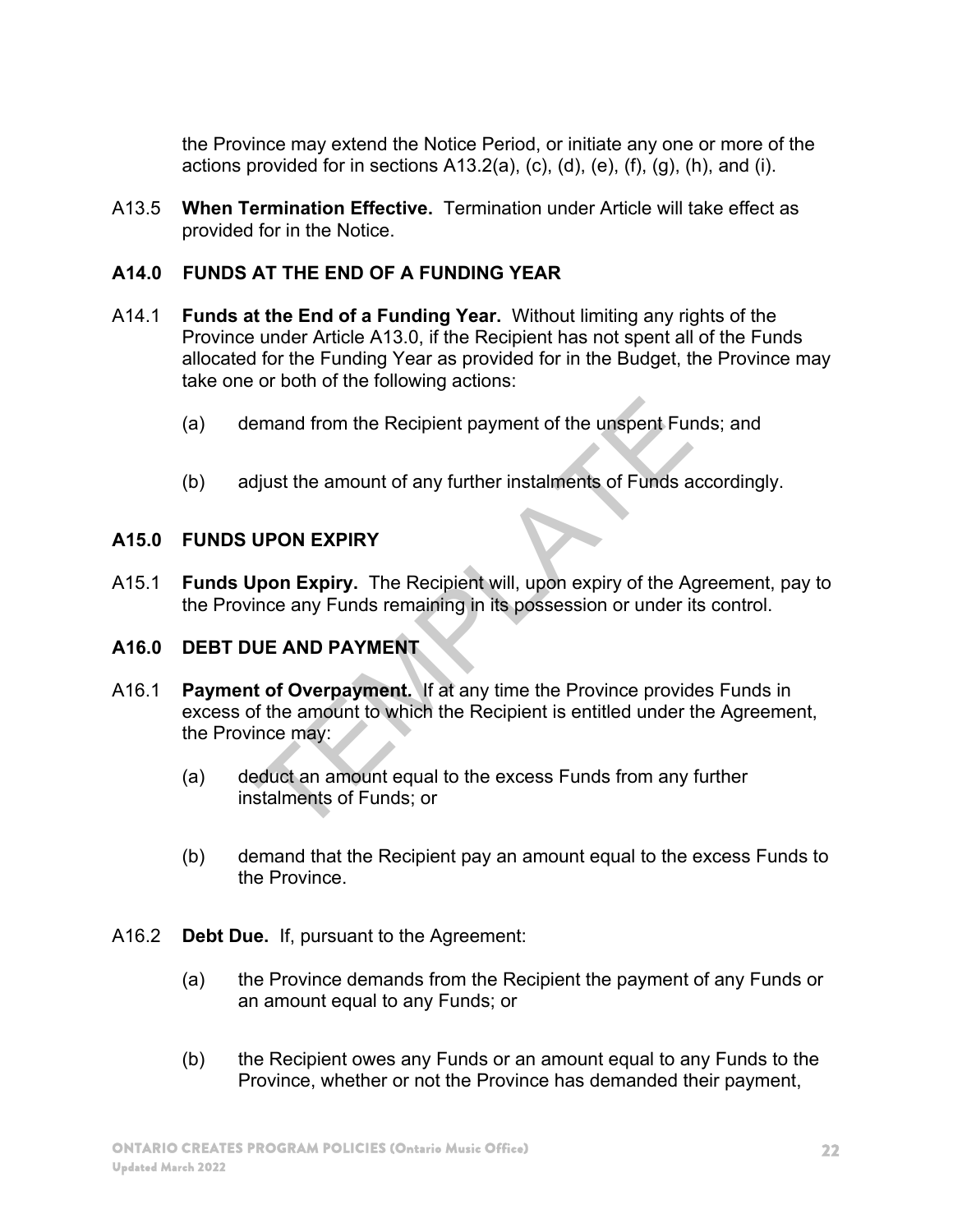such Funds or other amount will be deemed to be a debt due and owing to the Province by the Recipient, and the Recipient will pay the amount to the Province immediately, unless the Province directs otherwise.

- A16.3 **Interest Rate.** The Province may charge the Recipient interest on any money owing by the Recipient at the then current interest rate charged by the Province of Ontario on accounts receivable.
- A16.4 **Payment of Money to Province.** The Recipient will pay any money owing to the Province by cheque payable to the "Ontario Minister of Finance" and delivered to the Province as provided for in Schedule "B".
- A16.5 **Fails to Pay.** Without limiting the application of section 43 of the *Financial Administration Act* (Ontario), if the Recipient fails to pay any amount owing under the Agreement, Her Majesty the Queen in right of Ontario may deduct any unpaid amount from any money payable to the Recipient by Her Majesty the Queen in right of Ontario. **Pay.** Without limiting the application of section 43 of tration Act (Ontario), if the Recipient fails to pay any and Adgreement, Her Majesty the Queen in right of Ontarial amount from any money payable to the Recipient th

#### **A17.0 NOTICE**

- A17.1 **Notice in Writing and Addressed.** Notice will be in writing and will be delivered by email, postage-prepaid mail, personal delivery, or fax, and will be addressed to the Province and the Recipient respectively as provided for Schedule "B", or as either Party later designates to the other by Notice.
- A17.2 **Notice Given.** Notice will be deemed to have been given:
	- (a) in the case of postage-prepaid mail, five Business Days after the Notice is mailed; or
	- (b) in the case of email, personal delivery, or fax, one Business Day after the Notice is delivered.
- A17.3 **Postal Disruption.** Despite section A17.2(a), in the event of a postal disruption:
	- (a) Notice by postage-prepaid mail will not be deemed to be given; and
	- (b) the Party giving Notice will give Notice by email, personal delivery, or fax.

#### **A18.0 CONSENT BY PROVINCE AND COMPLIANCE BY RECIPIENT**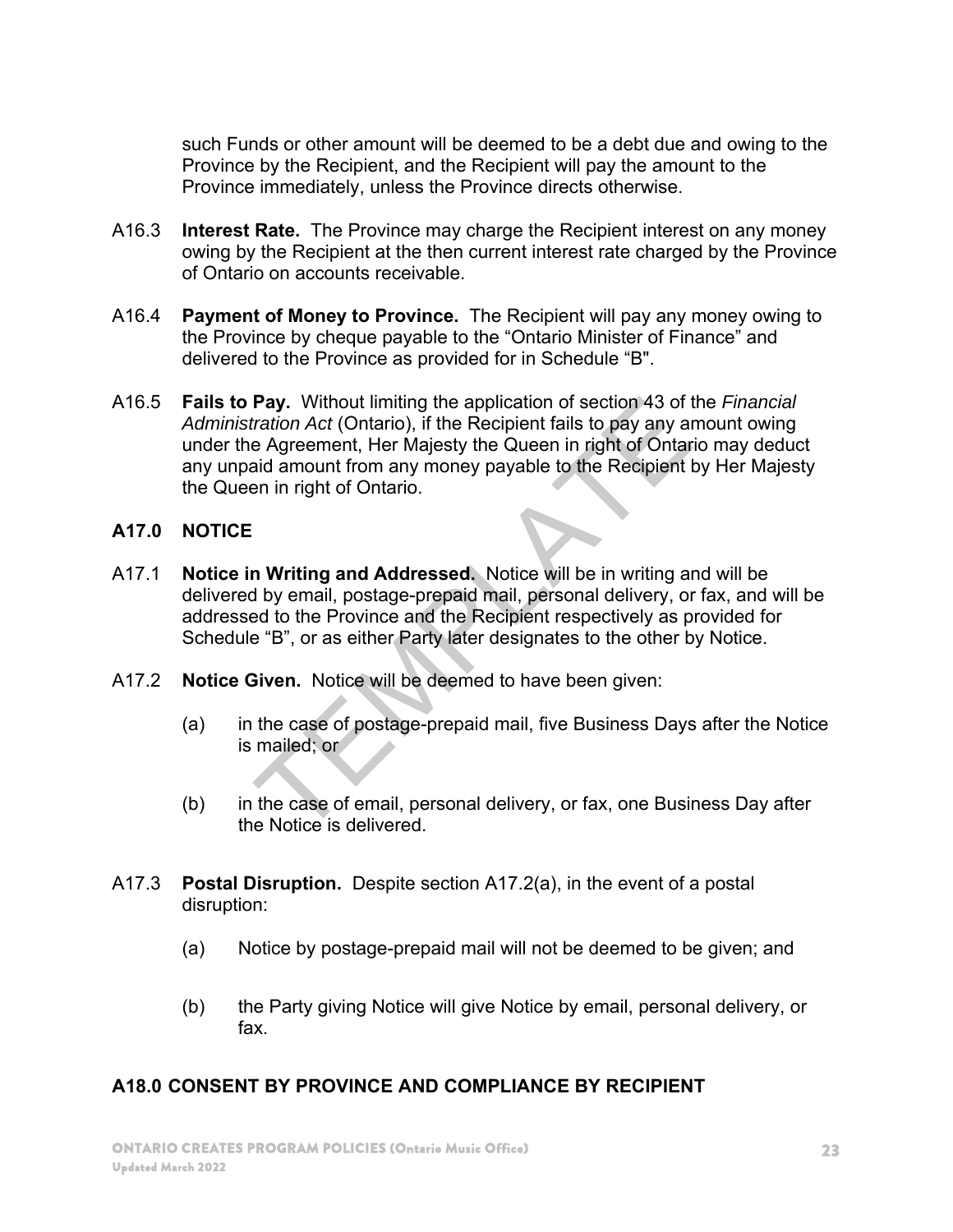A18.1 **Consent.** When the Province provides its consent pursuant to the Agreement, it may impose any terms and conditions on such consent and the Recipient will comply with such terms and conditions.

# **A19.0 SEVERABILITY OF PROVISIONS**

A19.1 **Invalidity or Unenforceability of Any Provision.** The invalidity or unenforceability of any provision of the Agreement will not affect the validity or enforceability of any other provision of the Agreement. Any invalid or unenforceable provision will be deemed to be severed.

# **A20.0 WAIVER**

- A20.1 **Waiver Request.** Either Party may, in accordance with the Notice provision set out in Article A17.0, ask the other Party to waive an obligation under the Agreement.
- A20.2 **Waiver Applies.** Any waiver a Party grants in response to a request made pursuant to section A20.1 will:
	- (a) be valid only if the Party granting the waiver provides it in writing; and
	- (b) apply only to the specific obligation referred to in the waiver.

# **A21.0 INDEPENDENT PARTIES**

A21.1 **Parties Independent.** The Recipient is not an agent, joint venturer, partner, or employee of the Province, and the Recipient will not represent itself in any way that might be taken by a reasonable person to suggest that it is, or take any actions that could establish or imply such a relationship. The A17.0, ask the other Party to waive an obligate that.<br>Applies. Any waiver a Party grants in response to a rection A20.1 will:<br>It is described and the Party granting the waiver provides it in with<br>only if the Party gran

# **A22.0 ASSIGNMENT OF AGREEMENT OR FUNDS**

- A22.1 **No Assignment.** The Recipient will not, without the prior written consent of the Province, assign any of its rights or obligations under the Agreement.
- A22.2 **Agreement Binding.** All rights and obligations contained in the Agreement will extend to and be binding on the Parties' respective heirs, executors, administrators, successors, and permitted assigns.

# **A23.0 GOVERNING LAW**

A23.1 **Governing Law.** The Agreement and the rights, obligations, and relations of the Parties will be governed by and construed in accordance with the laws of the Province of Ontario and the applicable federal laws of Canada. Any actions or proceedings arising in connection with the Agreement will be conducted in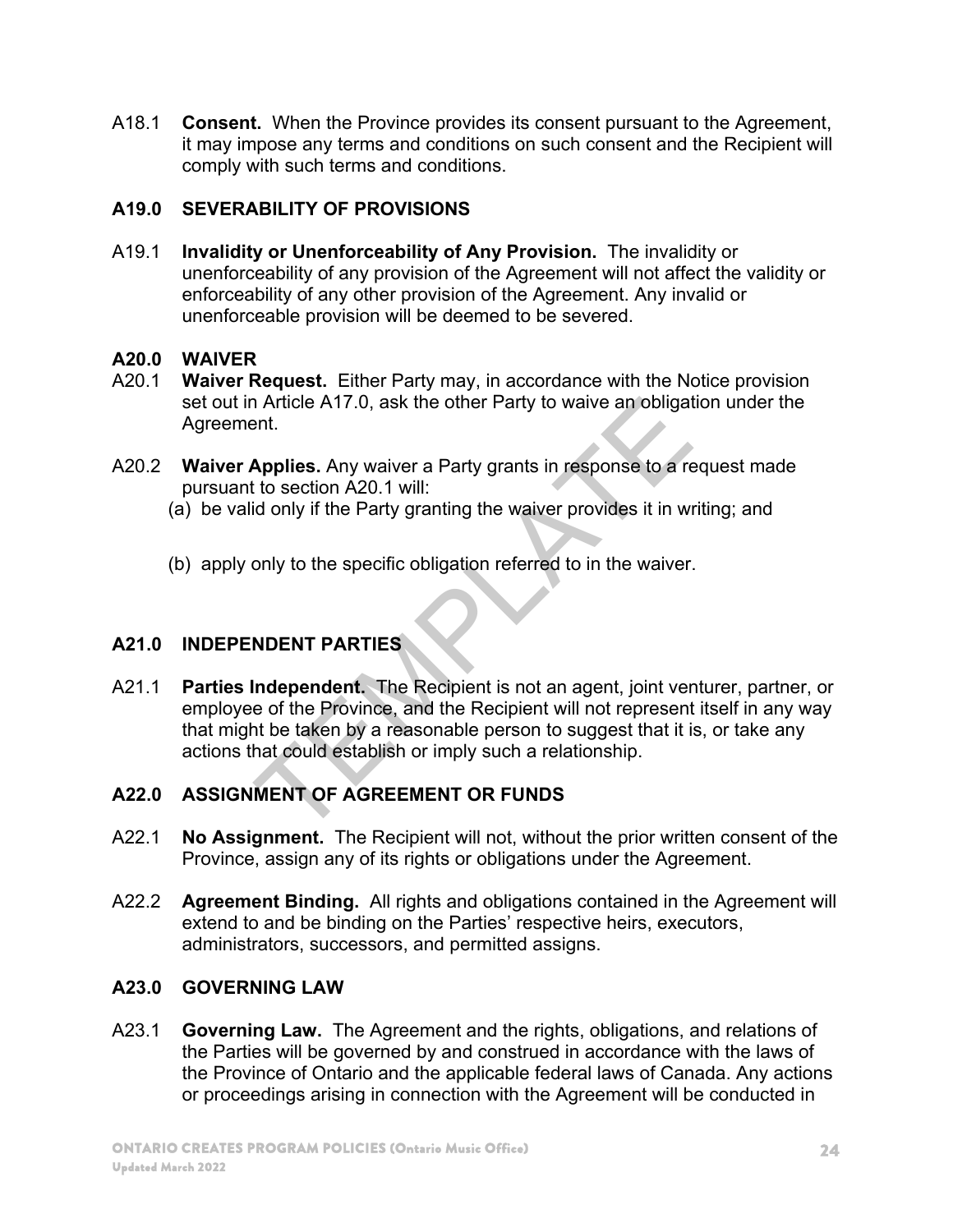the courts of Ontario, which will have exclusive jurisdiction over such proceedings.

# **A24.0 FURTHER ASSURANCES**

A24.1 **Agreement into Effect.** The Recipient will provide such further assurances as the Province may request from time to time with respect to any matter to which the Agreement pertains, and will otherwise do or cause to be done all acts or things necessary to implement and carry into effect the terms and conditions of the Agreement to their full extent.

#### **A25.0 JOINT AND SEVERAL LIABILITY**

A25.1 **Joint and Several Liability.** Where the Recipient is comprised of more than one entity, all such entities will be jointly and severally liable to the Province for the fulfillment of the obligations of the Recipient under the Agreement.

# **A26.0 RIGHTS AND REMEDIES CUMULATIVE**

A26.1 **Rights and Remedies Cumulative.** The rights and remedies of the Province under the Agreement are cumulative and are in addition to, and not in substitution for, any of its rights and remedies provided by law or in equity. **d Several Liability.** Where the Recipient is comprise<br>y, all such entities will be jointly and severally liable to<br>ment of the obligations of the Recipient under the Agre<br>**AND REMEDIES CUMULATIVE**<br>**IMPLEMENT COMPLY COMULA** 

# **A27.0 FAILURE TO COMPLY WITH OTHER AGREEMENTS**

- A27.1 **Other Agreements.** If the Recipient:
	- (a) has failed to comply with any term, condition, or obligation under any other agreement with Her Majesty the Queen in right of Ontario or one of Her agencies (a "**Failure**");
	- (b) has been provided with notice of such Failure in accordance with the requirements of such other agreement;
	- (c) has, if applicable, failed to rectify such Failure in accordance with the requirements of such other agreement; and
	- (d) such Failure is continuing,

the Province may suspend the payment of Funds for such period as the Province determines appropriate.

#### **A28.0 SURVIVAL**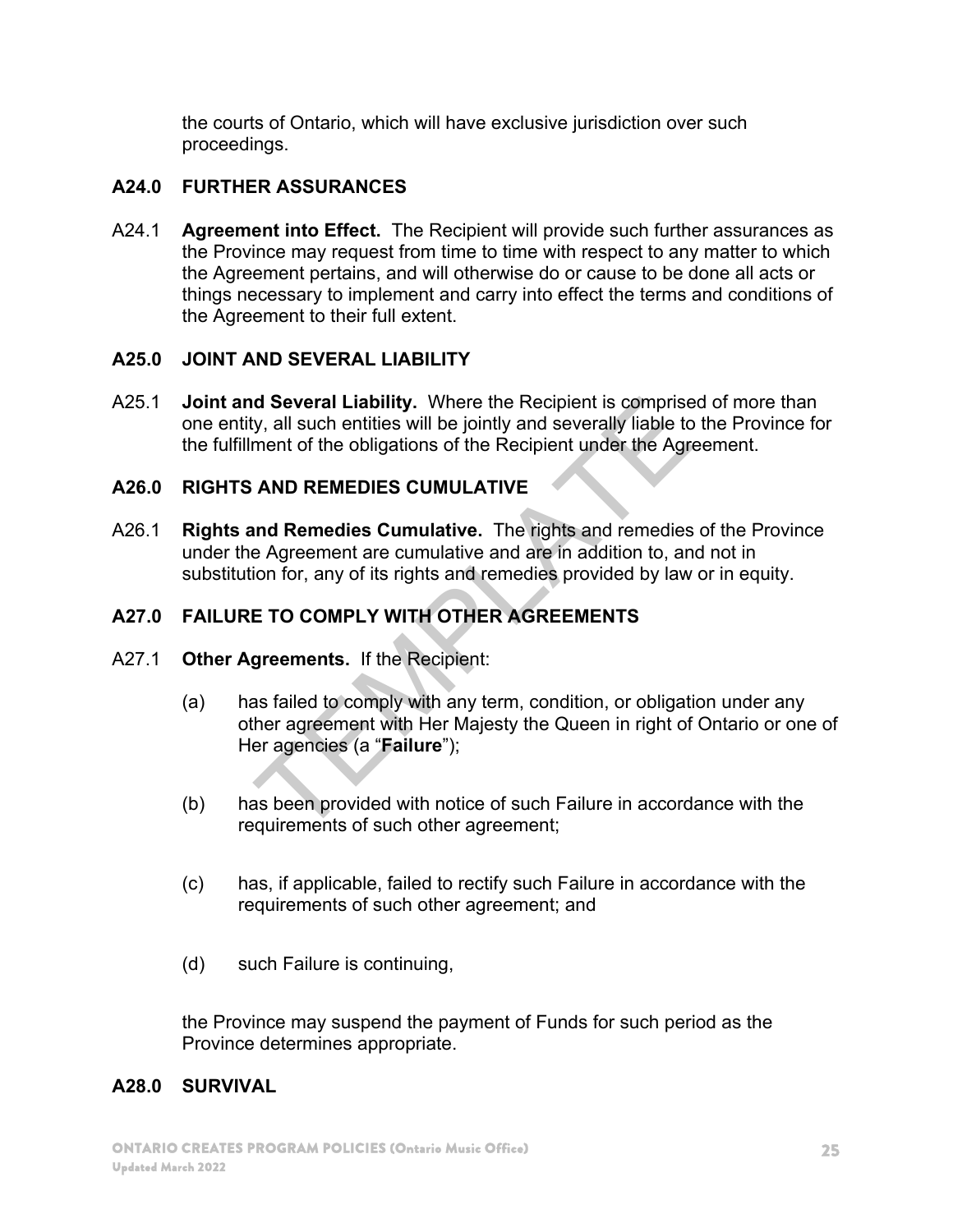A28.1 **Survival.** The following Articles and sections, and all applicable crossreferenced sections and schedules, will continue in full force and effect for a period of seven years from the date of expiry or termination of the Agreement: Article 1.0, Article 3.0, Article A1.0 and any other applicable definitions, section A2.1(a), sections A4.2(d), A4.5, section A5.2, section A7.1 (to the extent that the Recipient has not provided the Reports or other reports as may have been requested to the satisfaction of the Province), sections A7.2, A7.3, A7.4, A7.5, A7.6, Article A8.0, Article A9.0, section A11.2, sections A12.2, A12.3, sections A13.1, A13.2(d), (e), (f), (g) and (h), Article A15.0, Article A16.0, Article A17.0, Article A19.0, section A22.2, Article A23.0, Article A25.0, Article A26.0, Article A27.0 and Article A28.0.

**- END OF GENERAL TERMS AND CONDITIONS -** 

TEMPLATE

ONTARIO CREATES PROGRAM POLICIES (Ontario Music Office) Updated March 2022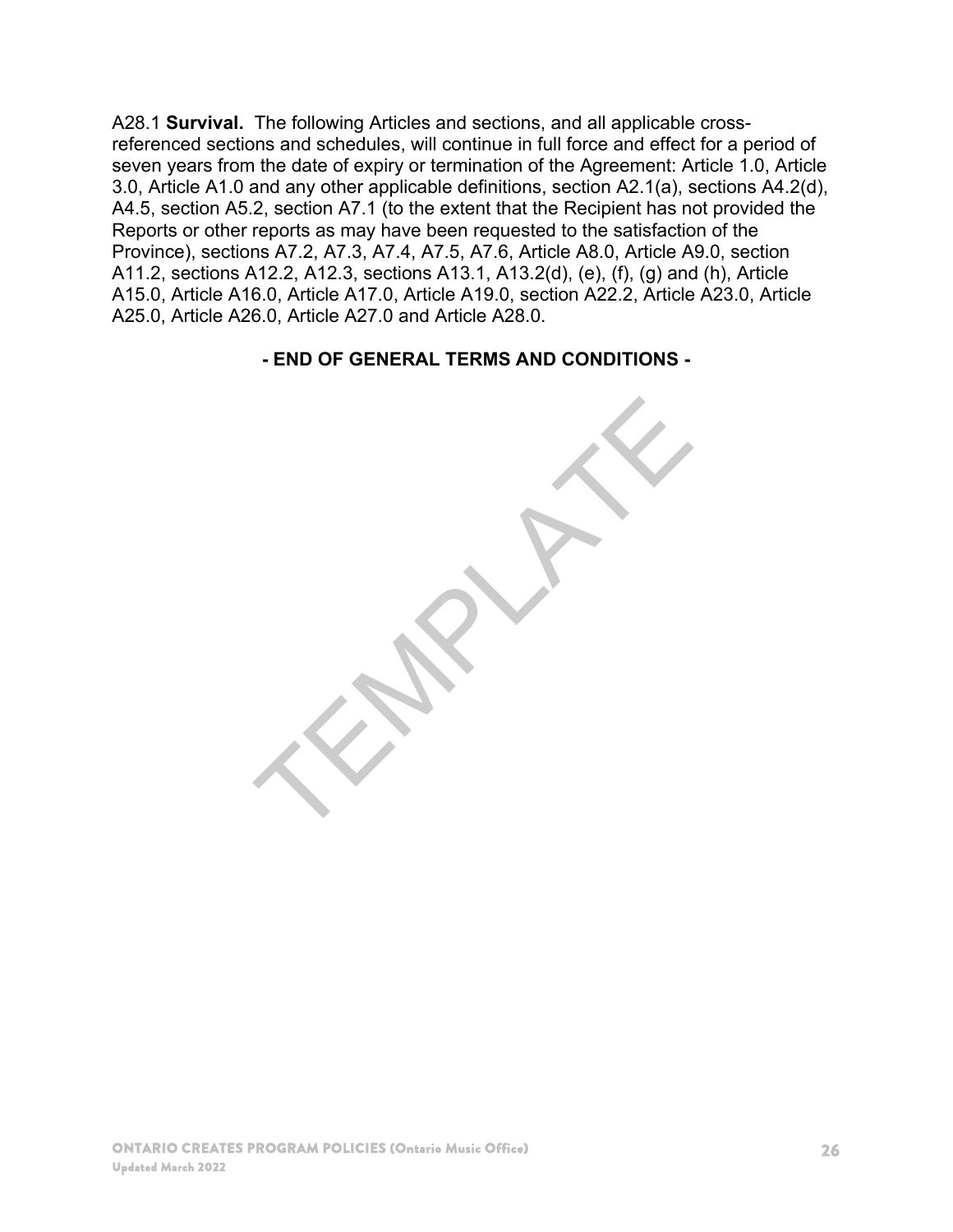#### **SCHEDULE "B" PROJECT SPECIFIC INFORMATION AND ADDITIONAL PROVISIONS**

| <b>Maximum Funds</b>                                                                                                                                                                                          | \$                                                                             |
|---------------------------------------------------------------------------------------------------------------------------------------------------------------------------------------------------------------|--------------------------------------------------------------------------------|
| <b>Expiry Date</b>                                                                                                                                                                                            |                                                                                |
| <b>Amount for the purposes</b><br>of section A5.2 (Disposal)<br>of Schedule "A"                                                                                                                               | \$5,000.00                                                                     |
| <b>Insurance</b>                                                                                                                                                                                              | \$2,000,000                                                                    |
| <b>Contact information for the</b><br>purposes of Notice to the<br><b>Province</b>                                                                                                                            | <b>Ontario Creates</b><br>175 Bloor Street East<br>South Tower, Suite 501      |
|                                                                                                                                                                                                               | Toronto, ON M4W 3R8                                                            |
|                                                                                                                                                                                                               | <b>Attention:</b><br>Email:                                                    |
| <b>Contact information for the</b><br>purposes of Notice to the<br><b>Recipient</b>                                                                                                                           | Name<br><b>Address</b>                                                         |
|                                                                                                                                                                                                               | City, ON, Postal Code<br><b>Attention:</b><br>Email:                           |
| <b>Contact information for the</b><br>senior financial person in<br>the Recipient organization<br>$(e.g., CFO, CAO) - to$<br>respond as required to<br>requests from the Province<br>related to the Agreement | Name<br><b>Address</b><br>City, ON, Postal Code<br><b>Attention:</b><br>Email: |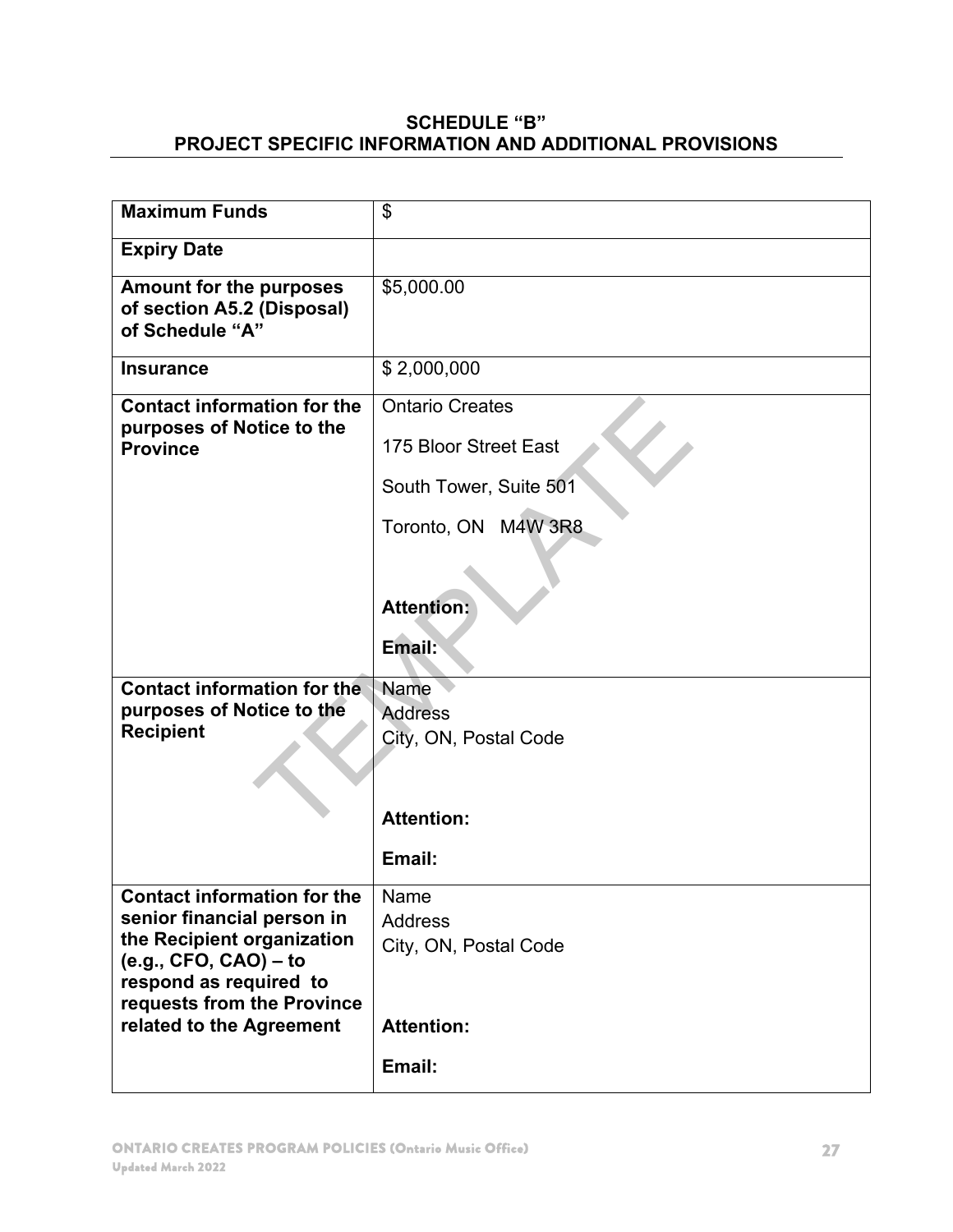# **Additional Provisions**:

**1.** The following definition is hereby added to Section A1.2 of Schedule "A" to this Agreement:

**"Ontario Creates"** means the Ontario Media Development Corporation.

**"Online Application Portal (OAP)"** means the database through which an application under this Agreement must be submitted.

**2.** Article A8 of Schedule "A" to this Agreement is hereby deleted and replaced with the following:

# **A8.0 CREDIT, COMMUNICATIONS AND PARTICIPATION**

- **A8.1 Acknowledge Support.** Unless otherwise directed by the Province, the Recipient shall, in a form approved by the Province, acknowledge the support of the Province in any publication of any kind, written or oral, relating to the Project.
- **A8.2 Prominent Credit.** As appropriate, the Province shall receive a prominent credit for the Project on all relevant materials, print and digital advertising, press releases, publicity, social media posts and promotional material for the Project as follows or in a substantially similar form: "Made possible with the support of Ontario Creates [LOGO]" (or the French version thereof). In all material respects (including size of type and placement), such credit is not to be less prominent than credit accorded to any and all other financial participant(s) in the Project, where applicable, taking into consideration the respective size of the contribution. **ledge Support.** Unless otherwise directed by the Proton and the shall, in a form approved by the Province, acknowled ovince in any publication of any kind, written or oral, not and the Project on all relevant materials, p
- **A8.3 Final Approval.** The Province shall have the final approval right over the credit proposed for the Province by the Recipient in accordance with section A8.2, including the right to elect that no such credit is to be provided after the date of such election. The Recipient shall provide the Province with draft materials incorporating the credit that the Recipient proposes 3 Business Days in advance of the date when final approval is required from the Province.
- **A8.4 Public.** The Recipient agrees that the Province may make public the name and business address of the Recipient, the amount of Funds, and the purpose for which such Funds are being provided to the Recipient under the Agreement.
- **A8.5 Promotion.** The Province reserves the right to use the Recipient's name, Project title and key art or images to promote the Province's involvement in the Project. While this right is to be exercised at the discretion of the Province, due consideration is to be given to the appropriate timing of such promotion as it relates to the Project.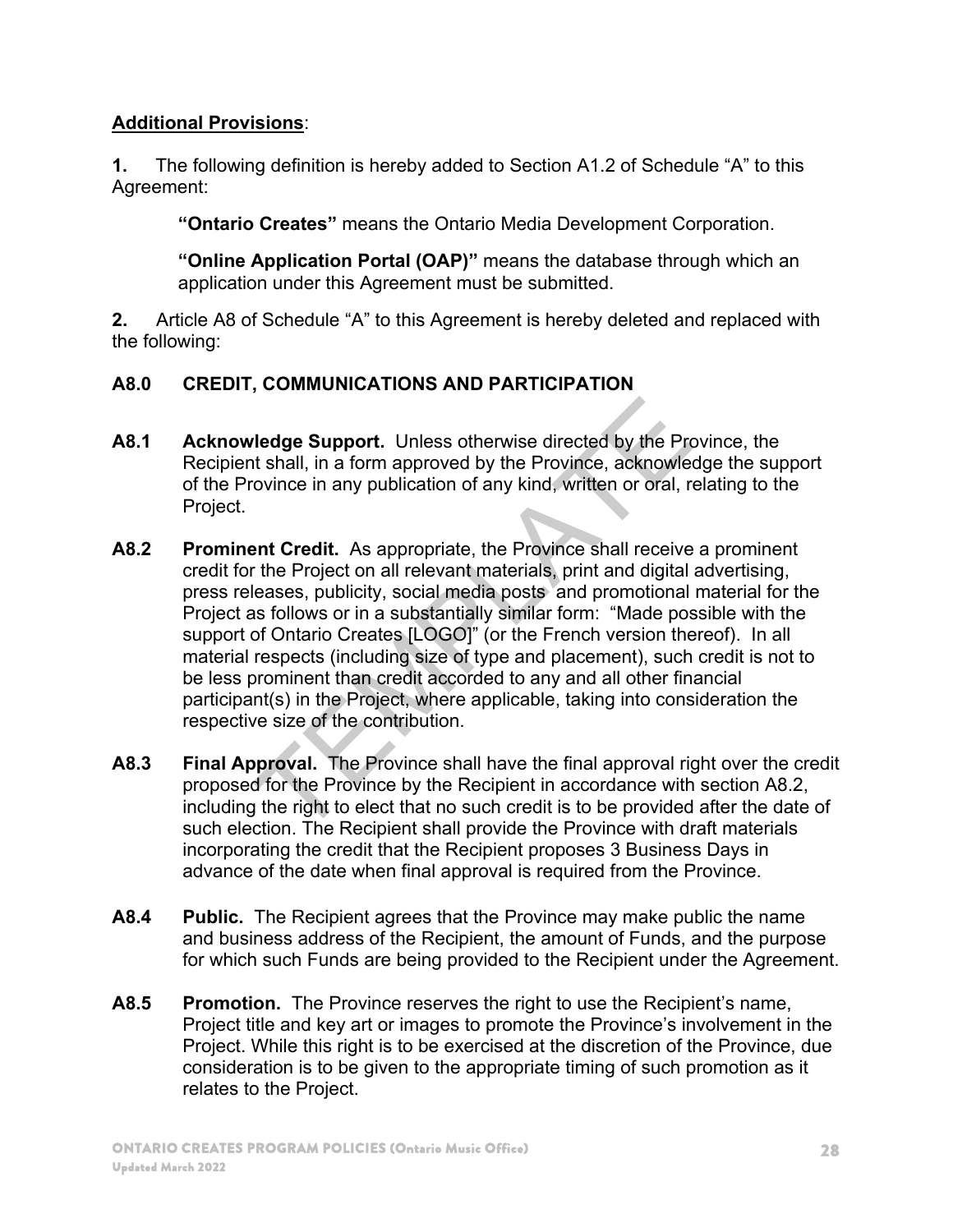- **A8.6 Participation Opportunities.** If applicable, the Province shall be granted speaking opportunities and the right to attend events as it relates to the Project.
- **4.** The reference to the "Ontario Minister of Finance" in Section A16.4 of Schedule "A" to this Agreement is deleted and replaced with the "Ontario Media Development Corporation".
- **5.** The references to Her Majesty the Queen in right of Ontario in Section A16.5 of Schedule "A" to this Agreement are deleted and replaced with the Province.
- **6.** Section A17.1 of Schedule "A" to this Agreement is hereby deleted and replaced with the following:
- **A18.1 Notice in Writing and Addressed.** Notice will be in writing and will be delivered by electronic means on the Online Application Portal (OAP), email, postage-prepaid mail, personal delivery or fax, and will be addressed to the Province and the Recipient respectively as set out in Schedule "B", or as either Party later designates to the other by Notice.
- **7**. Article A29.0 is hereby added to Schedule "A" of the Agreement as follows:

#### **A29.0 BUDGET REALLOCATION**

**A29.1 Where No Formal Amendment Required**. Notwithstanding section 3.1 of the Agreement, the reallocation of Funds between line items within the Budget will not constitute a change to the Budget requiring a written amendment to the Agreement duly executed by the Parties, unless the reallocation of such Funds on one or more occasions represents a cumulative amount of reallocated Funds equalling over 10% of the total Funds within the Budget. **n Writing and Addressed.** Notice will be in writing and by electronic means on the Online Application Portal prepaid mail, personal delivery or fax, and will be add a and the Recipient respectively as set out in Schedule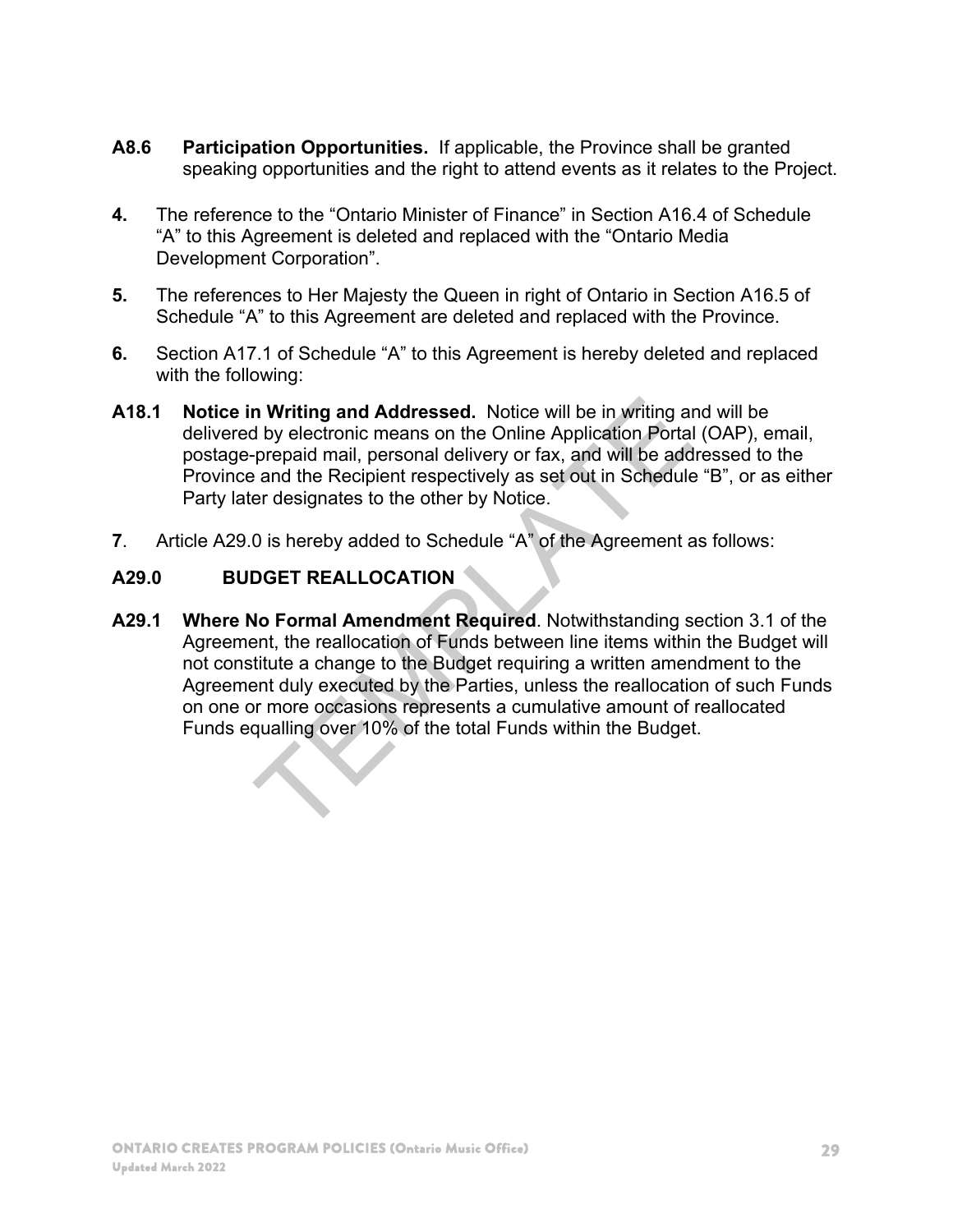#### **SCHEDULE "C" PROJECT**

To be completed at time of contracting.

TEMPLATE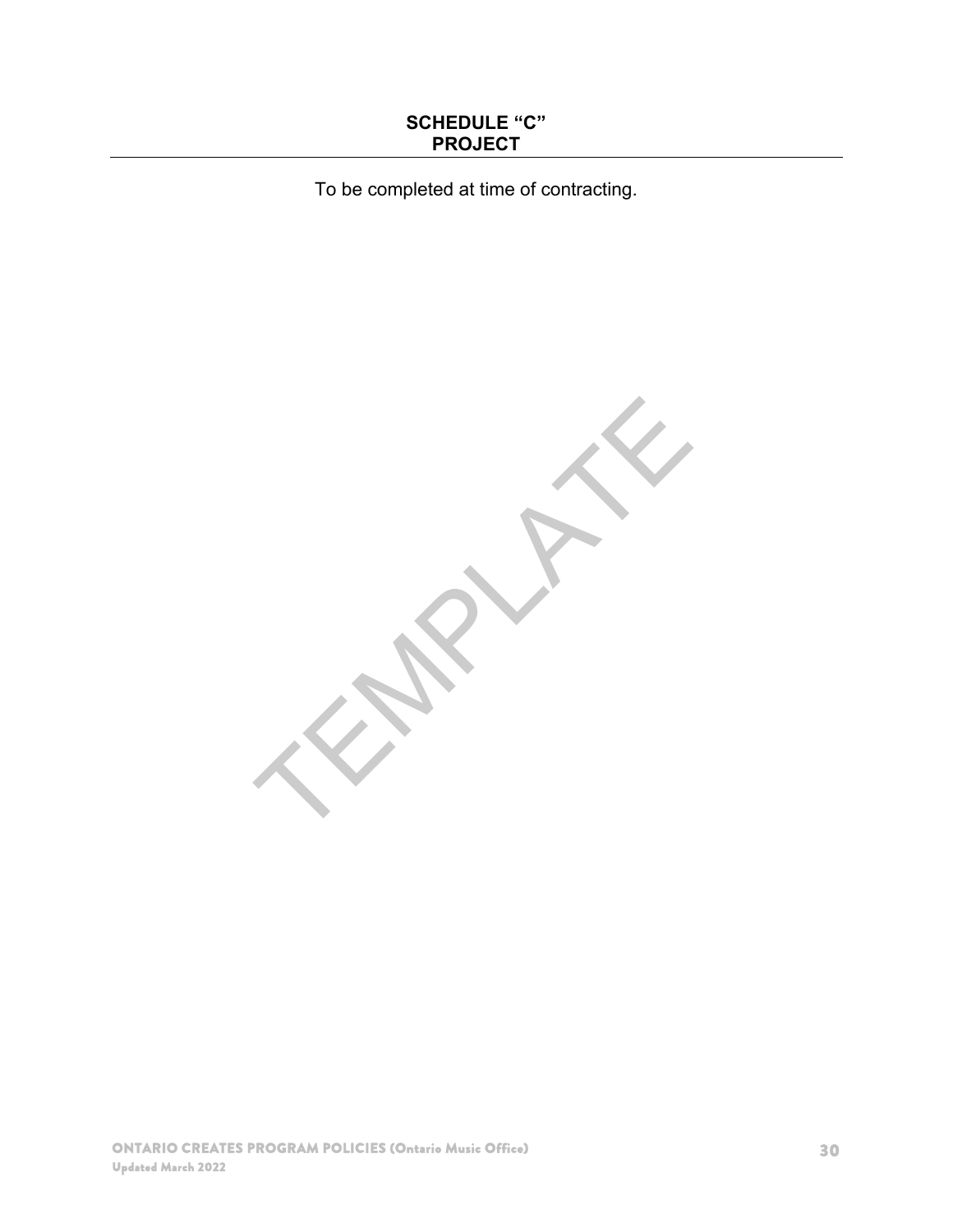#### **SCHEDULE "D" BUDGET**

To be completed at time of contracting.

TEMPLATE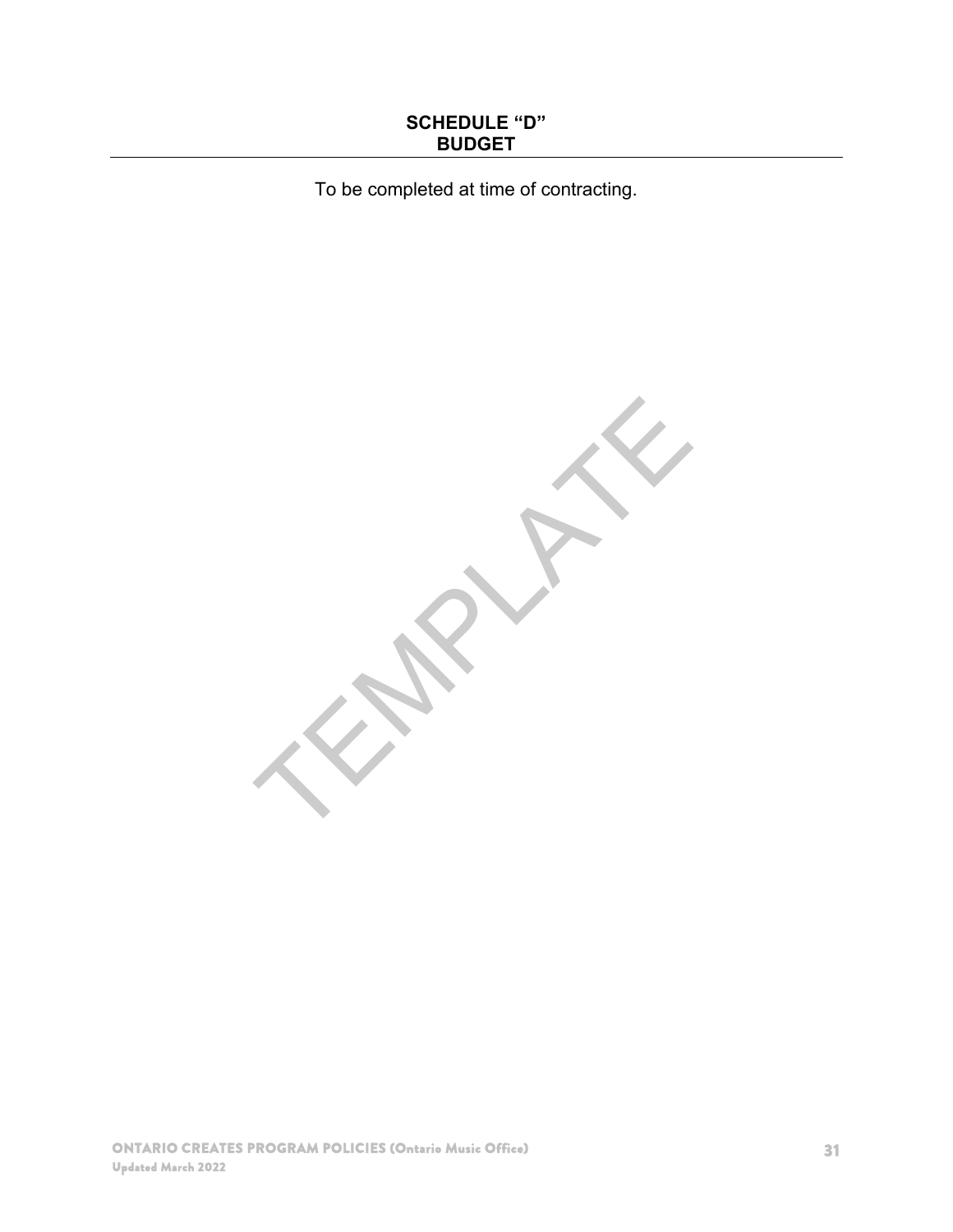#### **SCHEDULE "E" PAYMENT PLAN**

To be completed at time of contracting.

TEMPLATE